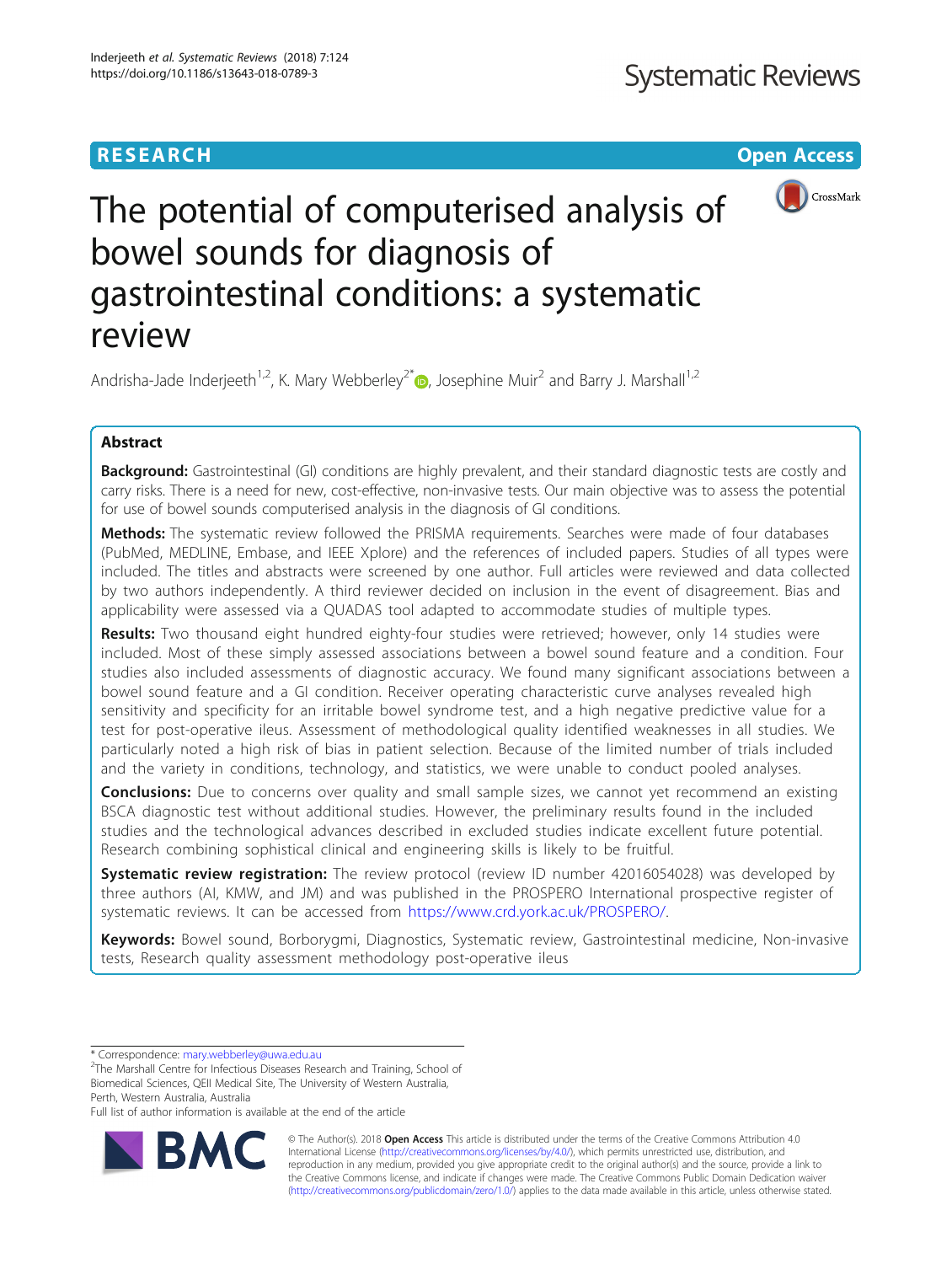#### <span id="page-1-0"></span>Background

Gastrointestinal (GI) disease and disorders are significant causes of morbidity worldwide. For example, inflammatory bowel diseases lead to around 100,000 hospital admissions annually in the USA [[1\]](#page-16-0), whilst irritable bowel syndrome (IBS) is the second most common cause of work absenteeism [[2](#page-16-0)] and accounts for up to 50% of gastroenterology outpatient clinic time [\[3\]](#page-16-0).

Accurate diagnosis of GI pathology typically requires a gastroenterology review (prolonging waiting lists) prior to invasive procedures such as endoscopies, biopsies, and manometry. Indeed, the gold standard for positive diagnosis of chronic GI diseases is often endoscopy with biopsy of tissue for analysis. Unfortunately, patients with functional gastrointestinal disorders such as IBS typically also endure invasive endoscopies to diagnose these conditions by means of exclusion of more sinister pathologies [\[4\]](#page-16-0).

However, endoscopies carry a small risk of gastrointestinal perforation—requiring emergency surgery and carrying high mortality rates [\[5](#page-16-0)]. Other risks associated with endoscopy such as bleeding, infection, and anaesthetic complications, whilst rare, can be life threatening. In addition to these risks, the costs to the patient include physical discomfort, psychological distress, and time off-work.

The cost of unnecessary endoscopies to health care systems also cannot be underestimated; associated theatre time and adequate nursing and medical staffing are all expensive. By avoiding unnecessary 'normal' endoscopies, reallocation of staffing, resources, and funding would allow better provision of urgent care to the patients with life-threatening conditions such as malignancy or GI bleeding.

Similarly, certain GI conditions such as bowel obstructions or post-operative ileus are often investigated with abdominal imaging involving radiation exposure with associated risks.

Clearly, there is a significant need for cost-effective, non-invasive diagnostic tests for GI diseases that avoid unnecessary patient risk and place less strain on the health care system.

Auscultation of bowel sounds is a traditional technique pioneered by Cannon in the early twentieth century [\[6](#page-16-0)] and widely taught to training doctors, despite limited clinical value and relevance due to inaccuracy and variability in interpretation [[7](#page-16-0)–[9\]](#page-16-0).

Technological advancement in the twenty-first century has brought a new era to the practice of medicine, minimising human error and variation in the interpretation of data. Increases in computer processing power and improvement in data analysis bring the potential for practice-altering research into bowel sounds analysis for evaluating GI motility. Can the new technology outperform clinicians in analysing the myriad of sounds emanating from the GI tract?The first objective of this study was to evaluate if bowel sound computational analysis (BSCA) is currently useful as a tool in GI condition diagnosis. Table 1 provides the study inclusion criteria in terms of population, index test, reference test, and diagnosis (PIRD) for this review question.

Given the limited publications, heterogeneity of studies, and paucity of proper diagnostic test accuracy (DTA) studies, our secondary objective was to assess if BSCA is likely to be useful in the future given the rate of technological advancement. Hence, we also assessed if bowel sound computational analysis revealed signature patterns or variation associated with gastrointestinal conditions. Again Table 1 provides included study characteristics in terms of population, index test, comparator,

**Table 1** Eligibility criteria: general inclusion criteria and those shaped by the PIRD and PICO components

|                     | <b>TWAIS</b> I Englishing Chichia, general inclusion chichia and those shaped by the Finib and Heo components                                            |                                     |                                                                                                                                                                                   |
|---------------------|----------------------------------------------------------------------------------------------------------------------------------------------------------|-------------------------------------|-----------------------------------------------------------------------------------------------------------------------------------------------------------------------------------|
| All studies         | Inclusion criteria                                                                                                                                       |                                     |                                                                                                                                                                                   |
| Publication details | English, abstract, original study, peer-reviewed article, or conference proceeding,<br>any year.<br>Human subjects any age, but not foetal. Any setting. |                                     |                                                                                                                                                                                   |
| DTA studies         | Inclusion criteria                                                                                                                                       | Preliminary<br>(non-DTA)<br>studies | Inclusion criteria                                                                                                                                                                |
| Population          | Patients with a diagnosis or subjective symptoms<br>of a GI condition (pathological or functional).                                                      | Population                          | Patients with a diagnosis or subjective symptoms of a GI<br>condition (pathological or 'functional') and healthy<br>controls. Some studies had groups for multiple<br>conditions. |
| Index test          | Computerised analysis of bowel sounds                                                                                                                    | Index test                          | Computerised analysis of bowel sounds                                                                                                                                             |
| Reference test      | Standard method used for diagnosis                                                                                                                       | Comparator(s)                       | Healthy controls or different target condition groups<br>diagnosed by standard methods                                                                                            |
| Diagnosis           | Confirmed or excluded diagnosis of GI condition(s)                                                                                                       | Outcome                             | Results of statistical analysis testing for heterogeneity or<br>associations between bowel sound feature and condition(s)                                                         |

Diagnostic test accuracy (DTA) studies were defined as those studies providing some measure of accuracy for the index test, such as sensitivity, specificity, negative predictive value, positive predictive value, accuracy, positive and negative likelihood ratios, or ROC analysis. The preliminary studies were typically proofof-concept studies aimed at assessing an association between a bowel sound feature and a GI condition, rather than assessing accuracy in a clinical setting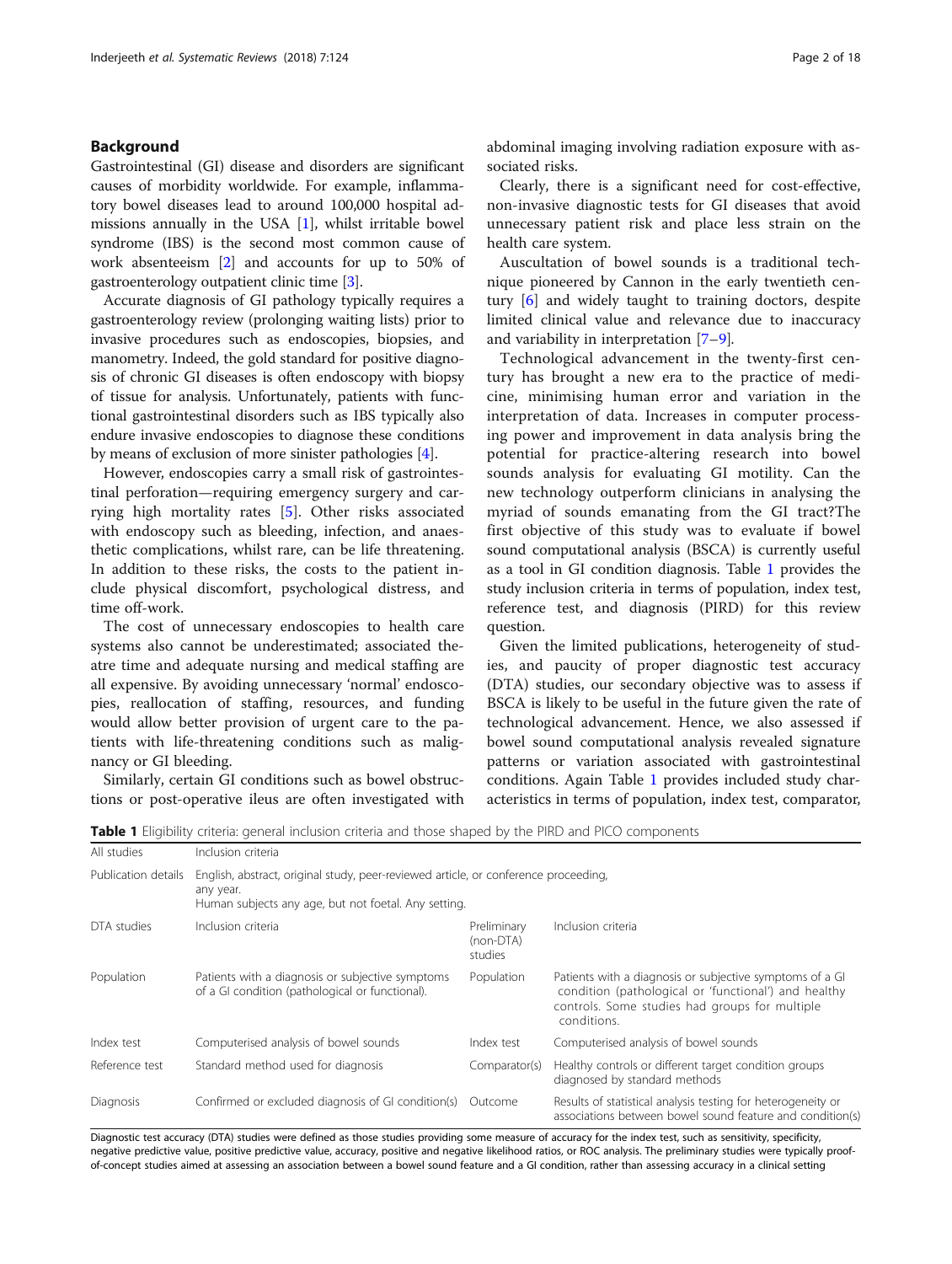and outcome (PICO terms). We hypothesise that, using modern techniques of noise-removal and sound analysis, computerised analysis of bowel sounds has the potential to be a non-invasive technique to aid in the screening and diagnosis of gastrointestinal conditions.

#### Methods

#### Aim

The aim of this review was to assess the potential for use of bowel sounds computerised analysis in the diagnosis of GI conditions. We looked at the value of specific tests in the clinical setting, as well as the potential of the general approach. Reporting followed PRISMA guidelines. The completed checklist is provided as Additional file [1](#page-15-0).

#### Eligibility criteria

We included studies of any type and in any setting where BSCA was used as a tool for identification or characterisation of GI conditions (clinical trials of devices; diagnostic test accuracy studies, both single gate or case-control; studies with retrospective diagnosis from the data; and preliminary observational studies with tests for associations between bowel sound characteristics and GI conditions or heterogeneity across groups). This reflects the full breadth of studies found along the development pathway of a diagnostic test from proof-of-concept through to widespread clinical use. We included original studies (not reviews) on human subjects, published in a peer-reviewed journal in English. The publication had to have an abstract, to allow the first stage of our search protocol and as an indicator of the depth of the study. We included conference proceedings from the search of engineering journals, given these are typically both comprehensive and peer-reviewed. The participants could be any age, excluding studies with foetal subjects.

Other inclusion criteria were shaped by the PIRD terms for the DTA studies (which we defined as any study that produced accuracy measures, such as sensitivity, specificity) and PICOS terms for the simpler preliminary studies (see Table [1\)](#page-1-0). Our analysis included no limitations on year of publication and inclusion criteria were broad, so as to identify a comprehensive list of relevant studies.

#### Information sources

Searches were made of electronic databases with the last search made on 7 April 2017. We also searched for additional studies by reading the references of each included paper.

#### Electronic searches

After a preliminary review of PubMed for existing published terminology, our search strategy was developed in

consultation with an Information Specialist from the University of Western Australia, as well as several team members on the project including both clinicians and engineers. Searches were made of four major databases: PubMed, MEDLINE, IEEE Xplore, and Embase. Search terms broadly related to the three key features required by studies to address the review aims: anatomical site in question (e.g. bowel), measure of sound (e.g. auscultation/telemetry), and technology used for analysis (e.g. computational analysis).

The electronic search strategy for Embase, PubMed, and Medline was:

((bowel or stomach or gut or gastrointestinal or abdominal or intestinal or intestine or bowel-sound or bowels) and (sounds or sound or noise or noises or borborygmus or borborygmi or bowel-sound or bowel-sounds) and (telemetry or biosensor or acoustic or microphone or analysis or enterotachogram or pattern analysis or wavelets or wavelet or motility analysis or neural networks or neural network or computerised auscultation or electronic stethoscope or computer analysis or computerized analysis or computerised analysis or computerized phonoenterography or computerized phonoenterography or computerised auscultation or computerized auscultation or enterotachogram or wavelet-based or monitoring or pattern analysis or auscultation or phonogram)). Limits for Embase were human, English, and journal articles. Limits for MEDLINE were human, English, journal articles, and abstracts, and for PubMed, limits were English and human and limits.

IEEE allows less search terms than the previous databases; hence, the following terms were used:

bowel sound\* or abdom\* vibration\* and signal processing.

#### Selection process

All articles were initially screened by one reviewer (AI) and excluded based on title and then screened and excluded based on abstract (AI). In the event of uncertainty of inclusion at either of these points, a second reviewer (KMW) aided with review of both title and abstract and a consensus decision. Two independent reviewers assessed the remaining full articles for review eligibility with regard to pre-determined inclusion and exclusion criteria as outlined in Table [1](#page-1-0) (AI and KMW). Articles were included if a consensus decision was reached by both reviewers (AI and KMW) with study data inputted onto independent spreadsheets prior to quality assessments. In the event of disagreement, the decision was made by a third reviewer (BJM), after discussion.

#### Data collection process and data items

Two reviewers (AI and KMW) extracted the data independently to standard data extraction forms piloted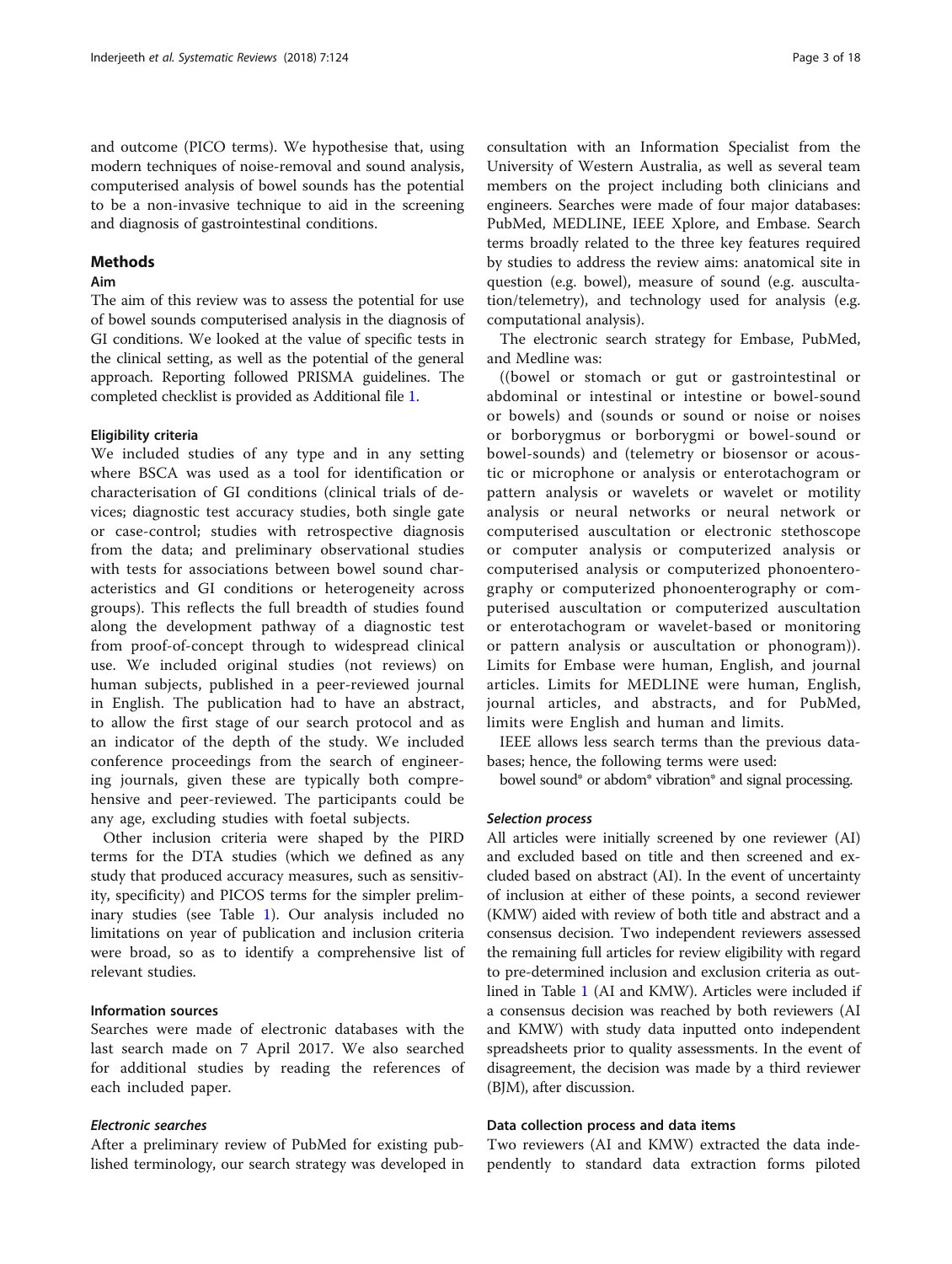using three studies. Discrepancies were identified and resolved through discussion. For each study that passed initial screening, reviewed data was collected on the eligibility criteria (see Table [1\)](#page-1-0) and an eligibility decision documented. In addition, data was sought and recorded for the variables in Table 2 for all included studies.

#### Risk of bias in individual studies

The breadth of studies included made use of a standard quality assessment tool problematic. Hence, bias was assessed at the study level using a modified tool. The QUADAS-2 tool for Quality Assessment for Diagnostic Accuracy Studies was heavily modified (by KMW) with input from three validated checklists used in the quality assessment of a range of study designs for intervention studies: those of Downs and Black [\[10\]](#page-16-0), Cho and Bero [[11](#page-16-0)], and Moga et al. [\[12\]](#page-16-0). The tool was piloted and amended by two independent reviewers (AI and KMW). The resultant tool covered selection bias, performance bias, attrition bias, and reporting bias, as well as competing interests. Across the domains, some questions were retained or added that were applicable to all type of studies, e.g. domain 1: patient selection included 'Did the study avoid inappropriate exclusions' (from QUADAS-2) and 'Were the characteristics of the cohorts clearly described' (derived from Downs and Black [\[10\]](#page-16-0)). Consideration of the checklists, especially Cho and Bero [\[11\]](#page-16-0) and Moga et

Table 2 Data collection variables for included studies

| Type                      | Variable                                                                                                                                                                                                                                                                                                                                                                                                    |
|---------------------------|-------------------------------------------------------------------------------------------------------------------------------------------------------------------------------------------------------------------------------------------------------------------------------------------------------------------------------------------------------------------------------------------------------------|
| Participants              | Sample size (overall if single gate, control and target<br>condition(s) if case-control)<br>Study exclusion criteria<br>Age and gender<br>Other demographics                                                                                                                                                                                                                                                |
| Methods and<br>conditions | Site (country)<br>Population (inclusion criteria, presentation, and<br>demographics)<br>Setting and number of centres<br>Design<br>Continuous sample?<br>GI target condition(s)<br>Index test: BSCA methodology or analytic technique,<br>diagnostic criterion<br>Level of technological development<br>Threshold set prior?<br>ROC used?<br>Reference standard or independent diagnosis<br>Flow and timing |
| Outcomes                  | Results of DTAs: AUCs, PPV, NPV, diagnostic odds ratio,<br>sensitivity, specificity etc.<br>Or results of other studies: statistical test for<br>association/heterogeneity/correlation between index<br>test and GI condition- $p$ values                                                                                                                                                                   |
| Other                     | Funding sources<br>Conflict of interest                                                                                                                                                                                                                                                                                                                                                                     |

al. [\[12\]](#page-16-0), prompted us to add additional questions on statistics and competing interests (see domains 5 and 6).

Elsewhere in the tool, pairs of signalling questions, one question for the DTA studies and one for the preliminary studies testing for associations or differences across groups (see Additional file [2\)](#page-15-0), were used that each addressed the same aspect of bias. For example, the first signalling question for a DTA study was 'Was a case-control (two-gate) design avoided?' (derived from QUADAS 2), whilst for a preliminary study, it was replaced with 'Were the control subjects/cohorts appropriate (similar population to those with the GI condition, matched or random)?' (derived from Cho and Bero [[11\]](#page-16-0)).

Given the simpler preliminary or proof-of-concept studies tend to intrinsically have a higher rate of bias due to a case-control design, the question set used was noted and the results are presented separately below.

Some studies included two components: a test for an association and a subsequent ROC analysis. These were assessed twice, with the appropriate questions for the different parts of the studies.

Quality assessments of all included studies were performed by two independent reviewers (AI and KMW). In the event of disagreement after discussion to reach a consensus, a decision was made by a third reviewer (BJM).

#### Results

#### Study selection

We retrieved studies using the search protocol specified in our protocol. The database searches uncovered the following numbers of studies: Embase, 1421; IEEE, 288; Medline, 753; and PubMed, 1776. After discarding duplicates, 2880 studies remained. An additional four studies were uncovered by reading the references. One reviewer discarded 2770 papers after reviewing the titles and/or abstracts. One hundred and seven studies were excluded following assessment of the full text by two independent reviewers making consensus decisions. One paper was included after discussion with a third reviewer. Many studies retrieved from the medical databases searches were excluded due to a lack of computational analysis of bowel sounds. In parallel, many studies retrieved from the IEEE search were discarded due to a lack of clinical investigation, i.e. no GI diagnosis offered or no comparison with healthy controls. Several papers with the most sophisticated technology and pattern recognition analysis were excluded for simply outlining methods for identifying bowel sounds, or because the authors mimicked gastrointestinal conditions through the administration of drugs. Thus, ultimately only 14 studies were included in this review. The study selection process is detailed in Fig. [1.](#page-4-0)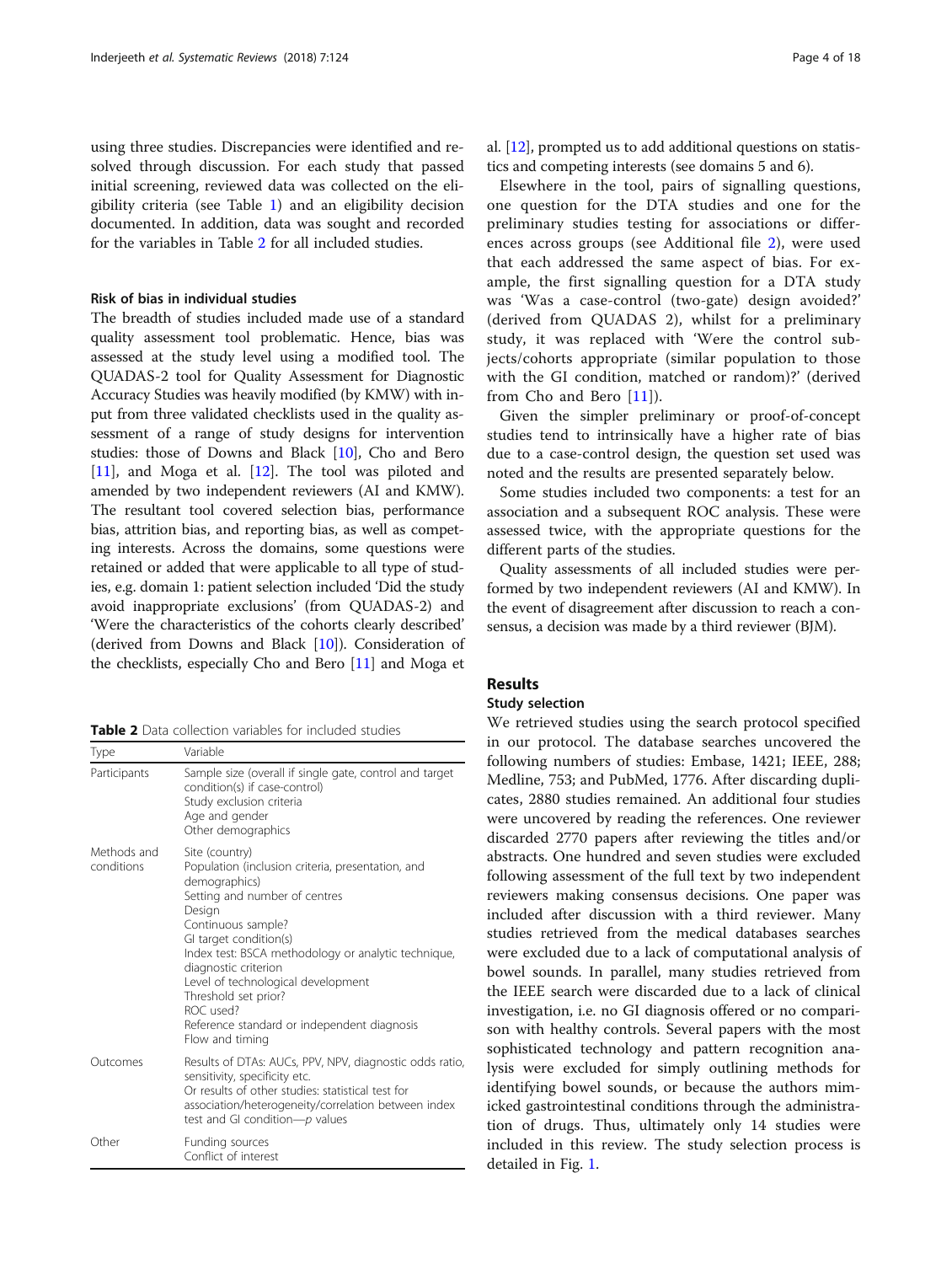<span id="page-4-0"></span>

### Study characteristics and results

A summary of the 14 included studies is given in Table [3](#page-5-0). The studies cover a variety of target conditions, index tests, and study type.

The majority of studies were preliminary in nature, i.e. case control (multi-gate or two-gate studies) to test for an association between a bowel sound feature or features and a target condition. Thus, they typically examined the potential usefulness of bowel sound analysis in diagnosis rather than true measures of diagnostic accuracy. Four studies involved ROC analysis to determine test cut-off points and provided data on sensitivity and specificity. In three cases, this was derived from multi-gate data [[13,](#page-16-0) [14](#page-16-0), [23](#page-16-0)]. The fourth study had a prospective, blinded, cross-sectional (single-gate) design, undertaken at multiple centres, and we would expect that this gives a better indication of accuracy in the clinical setting in which the test will be applied [[24\]](#page-16-0).

In two studies, the diagnostic outcome was continuous rather than discrete  $[20, 21]$  $[20, 21]$  $[20, 21]$  $[20, 21]$  $[20, 21]$ . Here, the authors assessed the degree of correlation between a continuous variable (colon transit time) calculated by standard methods and values estimated from models derived from bowel sound features.

These two studies employed relatively sophisticated acoustic signal processing and modelling techniques. However, typically most studies involved only rudimentary bowel sound analysis techniques, and this is reflected in the simplicity of the analytical techniques employed. The duration of bowel sound recordings used was generally short, but ranged from 16 to 1 h. In addition, in most studies, the level of computational analysis was relatively low: simple signal processing rather than advanced pattern recognition. In only one case was there an attempt at localization of the bowel sounds.

## Risk of bias and concerns about applicability within studies

Consensus decisions between two reviewers were reached for all sub-sections of the modified QUADAS tool for all articles included. The majority of studies were preliminary studies with case-control design, which typically are poorer in quality due to limited challenge bias and spectrum effects [[27](#page-16-0), [28\]](#page-16-0). These are grouped separately in Fig. [2](#page-8-0). Generally, there was a high risk of bias in both the included DTA and preliminary studies.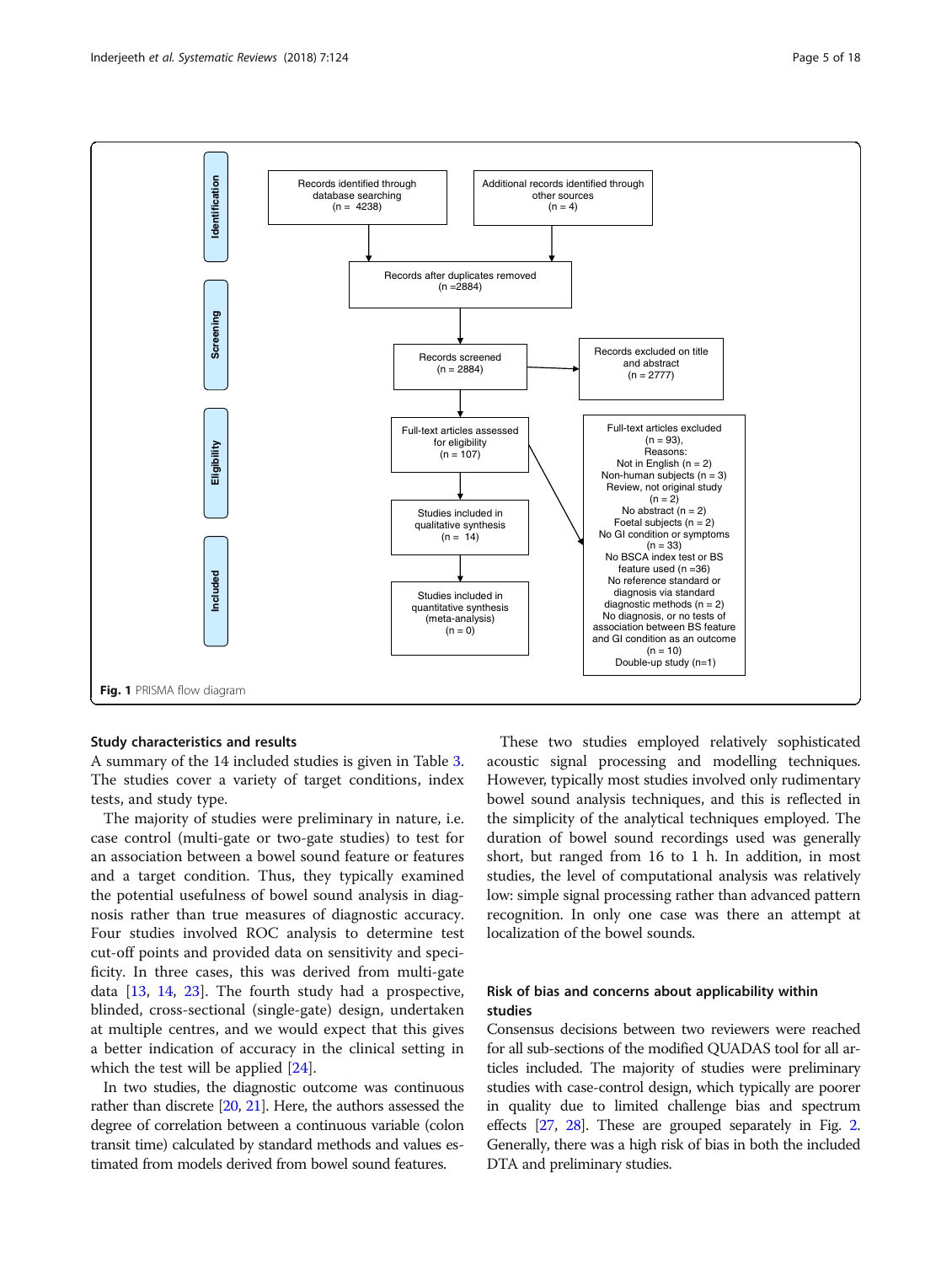<span id="page-5-0"></span>

|                                     | Table 3 Characteristics and results of included studies                                 |                                                                                                                                                                                                                                                                                                                                                        |                                                 |                           |                                                                                                                                           |                                                                                                                                                                                                                                                                                                |                                                                                                                               |
|-------------------------------------|-----------------------------------------------------------------------------------------|--------------------------------------------------------------------------------------------------------------------------------------------------------------------------------------------------------------------------------------------------------------------------------------------------------------------------------------------------------|-------------------------------------------------|---------------------------|-------------------------------------------------------------------------------------------------------------------------------------------|------------------------------------------------------------------------------------------------------------------------------------------------------------------------------------------------------------------------------------------------------------------------------------------------|-------------------------------------------------------------------------------------------------------------------------------|
| Paper                               | Target condition                                                                        | population<br>Study design and                                                                                                                                                                                                                                                                                                                         | Setting                                         | Technology<br>level       | Technology (hardware and<br>analysis)                                                                                                     | Feature                                                                                                                                                                                                                                                                                        | Reference standard                                                                                                            |
| Craine et al<br>1999 [13]           | $\underline{\mathbb{B}}$                                                                | bias. Heterogeneity test and ROC<br>and IBS (18) matched for gender<br>healthy (15)<br>Case-control using healthy<br>analysis on one dataset.<br>controls (2 gate):                                                                                                                                                                                    | county medical<br>Gl clinic in a<br>centre. USA | $\sim$                    | Electronic stethoscope lower<br>right quadrant. Analysis of<br>sounds (150-450 Hz)                                                        | interval (2 min recording)<br>Six metrics and difference<br>between fasting and fed<br>states. Useful: fasting s-s                                                                                                                                                                             | IBS. Symptoms ><br>Rome criteria for<br>months.<br>$\circ$                                                                    |
| Craine et al.<br>2001 [14]          | IBS and Crohn's<br>disease                                                              | volunteers and patients attending<br>GI clinic for diagnoses unrelated<br>'Healthy' comprised community<br>healthy (37), IBS (45), and<br>Crohn's (25). Crohn's younger.<br>Heterogeneity test and ROC<br>Case-control using healthy<br>diagnosis groups (3 gate):<br>to abdominal discomfort.<br>analysis on one dataset.<br>controls and alternative | county medical<br>GI Clinic in a<br>centre. USA | $\overline{\text{Cov}}$   | One electronic stethoscope to<br>'Enterotach' analysis (start and<br>stop times of sounds 150 to<br>the right of umbilicus and<br>450 Hz) | Fasting s-s interval<br>(2 min recording)                                                                                                                                                                                                                                                      | biopsy findings for<br>radiological, and<br>Crohn's disease.<br>Rome criteria.<br>Clinical,                                   |
| Craine et al.<br>2002 [15]          | IBS and non-ulcer<br>dyspepsia (NUD)                                                    | unrelated to abdominal discomfort.<br>Heterogeneity testing for multiple<br>(19) (split into 2 groups on bowel<br>$(11)$ , and NUD<br>sound characteristic). Controls<br>attending clinic for diagnoses<br>Case-control using healthy<br>diagnosis groups (3 gate):<br>controls and alternative<br>controls (10), IBS<br>features.                     | county medical<br>GI Clinic in a<br>centre. USA | Moderate                  | Three electronic stethoscopes.<br>sounds and magnitude of<br>Analysis enterotachogram<br>(start and stop times of<br>sound envelope)      | and measurement of<br>freq and s-s interval.<br>Sound mapping                                                                                                                                                                                                                                  | Rome II criteria.                                                                                                             |
| Hadjileontiadis<br>et al. 1999 [16] | ulcerative colitis (UC)<br>disease (DD), bowel<br>polyp (2 cm) and<br>IBS, diverticular | (9), pre-confirmed diseases of the<br>Case-control (multi-gate): healthy<br>ulcerative colitis.<br>No details on incl. criteria given.<br>large bowel (7) (IBS, diverticular<br>disease, 2 cm bowel polyp,<br>Scatterplot analysis.                                                                                                                    | probably<br>hospital.<br>Unclear,<br>Greece.    | Moderate                  | Denoised with WTST-NST<br>Audioscope.<br>filter                                                                                           | (8 min each) above right<br>and left anterior superior<br>analysis based on higher<br>noise, calculation of the<br>order crossings (HOC):<br>scatter plots, distance<br>16 min BS recordings<br>weighted $\varphi$ 2 statistic.<br>Three procedures for<br>from white Gaussian<br>iliac spine. | "pre-confirmed"<br>Unclear-                                                                                                   |
| Yoshino et al.<br>[1] 0661          | obstruction (large<br>and small bowel)<br>Intestinal                                    | Case-control with healthy controls<br>(2 gate): healthy (4) and intestinal<br>17 with simple obstructions and<br>obstruction (21) (later split into<br>4 with strangulating). Tests of<br>association.                                                                                                                                                 | Hospital. Japan                                 | $\sum_{i=1}^{n}$          | Foam covered microphone.<br>Right lower abdomen.                                                                                          | common freq). The upper<br>range. Freq over 900 kHz<br>frequency characteristics:<br>Categorised sounds into<br>and lower limits of freq<br>three types based on<br>Peak freq the most<br>(15 mins recording)<br>present or absent                                                             | including plain film<br>Obstructions were<br>diagnosed based<br>based X-rays or<br>examinations<br>laparotomy.<br>on clinical |
| Ching et al. 2012                   | Small and large                                                                         | Cross-sectional (single -gate): 71                                                                                                                                                                                                                                                                                                                     | General                                         | $\overline{\mathsf{Low}}$ | Electronic stethoscope.                                                                                                                   | Sound duration, sound to                                                                                                                                                                                                                                                                       | Radiological                                                                                                                  |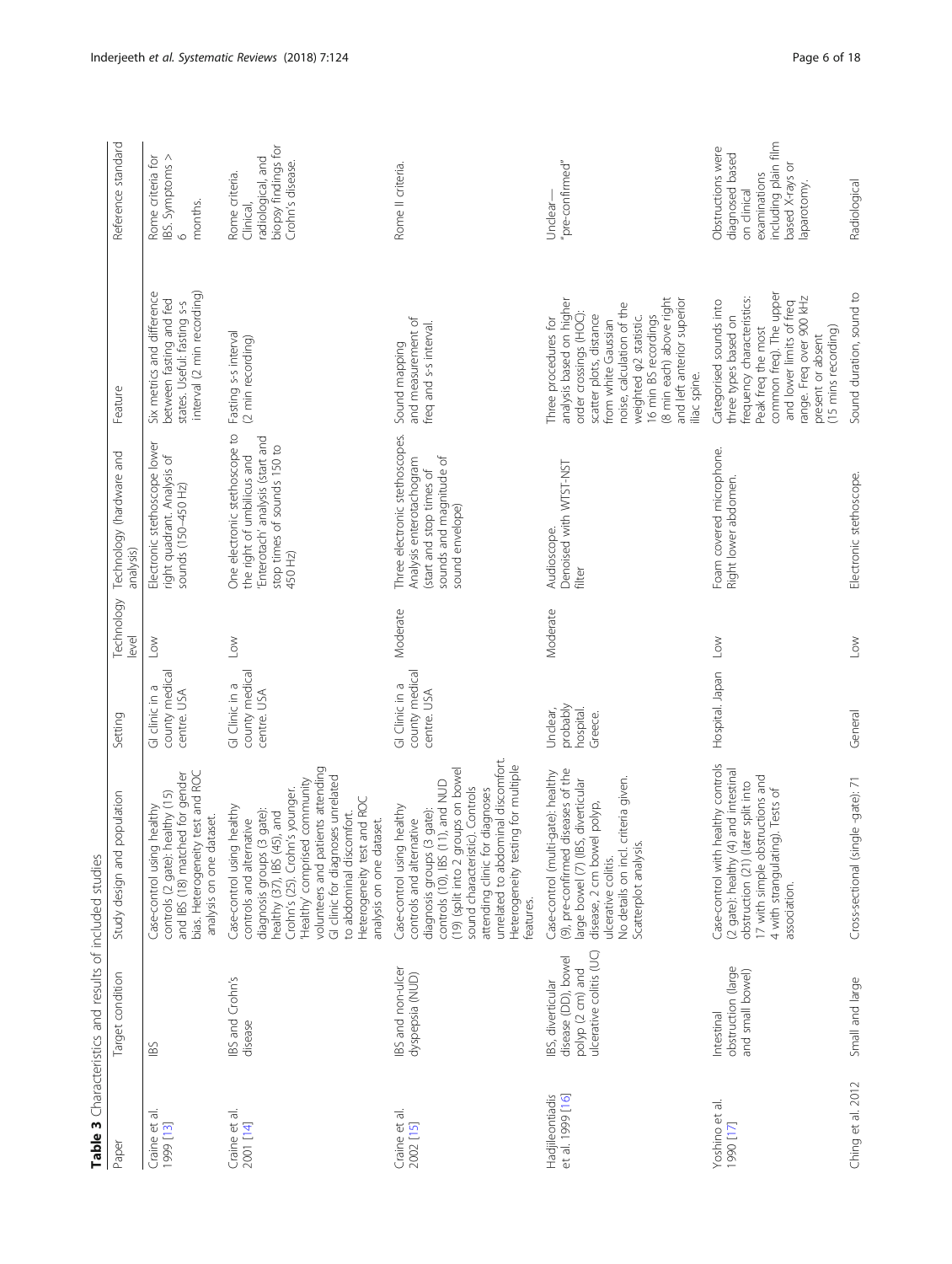|                                     | Table 3 Characteristics and results of included studies                                                  | (Continued)                                                                                                                                                                                                                                                                                                                 |                                                       |                     |                                                                                                                                                                                                                                                                                                              |                                                                                                                                                                                                                                                                |                                                                                                                                       |
|-------------------------------------|----------------------------------------------------------------------------------------------------------|-----------------------------------------------------------------------------------------------------------------------------------------------------------------------------------------------------------------------------------------------------------------------------------------------------------------------------|-------------------------------------------------------|---------------------|--------------------------------------------------------------------------------------------------------------------------------------------------------------------------------------------------------------------------------------------------------------------------------------------------------------|----------------------------------------------------------------------------------------------------------------------------------------------------------------------------------------------------------------------------------------------------------------|---------------------------------------------------------------------------------------------------------------------------------------|
| Paper                               | Target condition                                                                                         | population<br>Study design and                                                                                                                                                                                                                                                                                              | Setting                                               | Technology<br>level | Technology (hardware and<br>analysis)                                                                                                                                                                                                                                                                        | Feature                                                                                                                                                                                                                                                        | Reference standard                                                                                                                    |
| $[18]$                              | bowel obstruction                                                                                        | obstruction (split into acute bowel<br>patients with suspected bowel<br>obstruction). Little info on incl.<br>criteria. Tests of heterogeneity<br>obstruction, subacute bowel<br>obstruction and no bowel<br>across groups.                                                                                                 | Singapore<br>hospital                                 |                     |                                                                                                                                                                                                                                                                                                              | of 3 locations on lower abdomen.<br>frequency and peak frequency<br>from 6 tracks of 8 s: 2 at each<br>sound interval, dominant                                                                                                                                | imaging: plain film<br>and $CT$ in 85.9%<br>of patients, and<br>radiology in all,<br>symptoms and<br>physical signs.                  |
| Sugrue and Redfern<br>1994 [19]     | cholecystitis, and<br>Acute abdomen,<br>varying severity<br>(appendicitis,<br>obstruction)<br>intestinal | abdomen (61) (multiple conditions:<br>Case-control (multi-gate): healthy<br>perforated), obstructions (21, 12<br>large, 9 small), cholecystitis (15))<br>(63) and patients with an acute<br>appendicitis (25, 18 acute, 7                                                                                                   | hospital. Ireland<br>Teaching                         | $\leq$              | 30-15,000 Hz) taped to<br>computer programs.<br>Microphone (range<br>right iliac fossa. 4                                                                                                                                                                                                                    | (after fasting for 2 h in the<br>number of sounds, sound<br>amplitude, silence length,<br>Ten-minute recordings<br>features: sound length,<br>case of controls). Five<br>sound/silence ratio.                                                                  | histology (for all<br>Surgery and<br>but one)                                                                                         |
| Kim et al. 2011A<br>20              | Delayed gastric<br>emptying                                                                              | (2 gate): healthy (12), patients with<br>healthy controls<br>and delayed<br>between index and reference<br>Tests of heterogeneity across<br>groups. Test of correlation<br>gastric emptying (4).<br>Case-control with<br>spinal cord injury<br>tests.                                                                       | Hospital, Korea<br>University<br>Unclear,<br>assume   | High                | (range 8-2200 Hz) multiple<br>(right upper quadrant, left<br>R3 channel recordings<br>segmentation, feature<br>Piezo-polymer sensor<br>upper, and left lower<br>extraction (jitter and<br>filters. Denoising,<br>quadrant.<br>shimmer).                                                                      | conditions, 200 g test meal<br>at 9:00 am, then 10-min re<br>shimmer, and trace) used<br>to model eCTT. Fasting<br>1:00 pm, and 5:00 pm.<br>cordings at 9:30 am,<br>Nine features (jitter,                                                                     | Metcalf's method. I<br>marker and X-rays,<br>to calculate total<br>ngestion of<br>radiopaque<br>É                                     |
| 2011B <sub>[21]</sub><br>Kim et al. | Delayed gastric<br>emptying                                                                              | (2 gate): healthy (12), patients with<br>healthy controls<br>validation to calculate correlation<br>and delayed<br>gastric emptying (6). All male,<br>between index and reference<br>Tests of heterogeneity across<br>groups. Used K-fold cross-<br>Case-control with<br>controls younger.<br>spinal cord injury,<br>tests. | hospital, Korea<br>university<br>probably<br>Unclear, | Super high          | (range 8-2200 Hz) multiple<br>3 channel recordings (right<br>upper quadrant, left upper,<br>and left lower quadrant.<br>shimmer). Training and<br>estimation of the back<br>segmentation, feature<br>Piezo-polymer sensor<br>extraction (jitter and<br>propogation neural<br>filters. Denoising,<br>network. | conditions, 200 g test meal<br>through an artificial (back<br>at 9:00 am, then 10-min<br>features used to model<br>recordings at 9:30 am,<br>1:00 pm, and 5:00 pm.<br>Six jitter and shimmer<br>eCTT. Model refined<br>propogation) neural<br>network. Fasting | radiopaque marker<br>Metcalf's method.<br>and X-rays, to cal<br>culate total CTT.<br>Ingestion of                                     |
| Tomomasa et al.<br>[22] 6661        | Pyloric stenosis and<br>impaired gastric<br>emptying in infants                                          | Case-control with healthy controls<br>and correlations between SI and<br>(2 gate): healthy (6), infants with<br>stenosis (15). Similar ages.<br>Heterogeneity study (SI across 2<br>infantile hypertrophic pyloric<br>of gastric<br>groups HPS and healthy)<br>standard measure<br>emptying.                                | hospital, Japan<br>children's<br>probably<br>Unclear, | $\geq$              | pyloromyotomy, and at 9<br>to 12 h, 20 to 24 h, 40 to<br>with electrocardiograph<br>Recordings made when<br>Condenser microphone<br>48 h, and 112 to 120 h<br>sound sensor attached<br>umbilicus, for 60 min<br>(when fasted) before<br>after the operation.<br>tape 3 cm below                              | amplitudes expressed as<br>Sound index (SI) as the<br>sum of absolute signal<br>volts per minute                                                                                                                                                               | method. Diagnosis<br>of pyloric stenosis<br>Gastric emptying<br>double sampling<br>measured using<br>marker dilution-<br>based on ?). |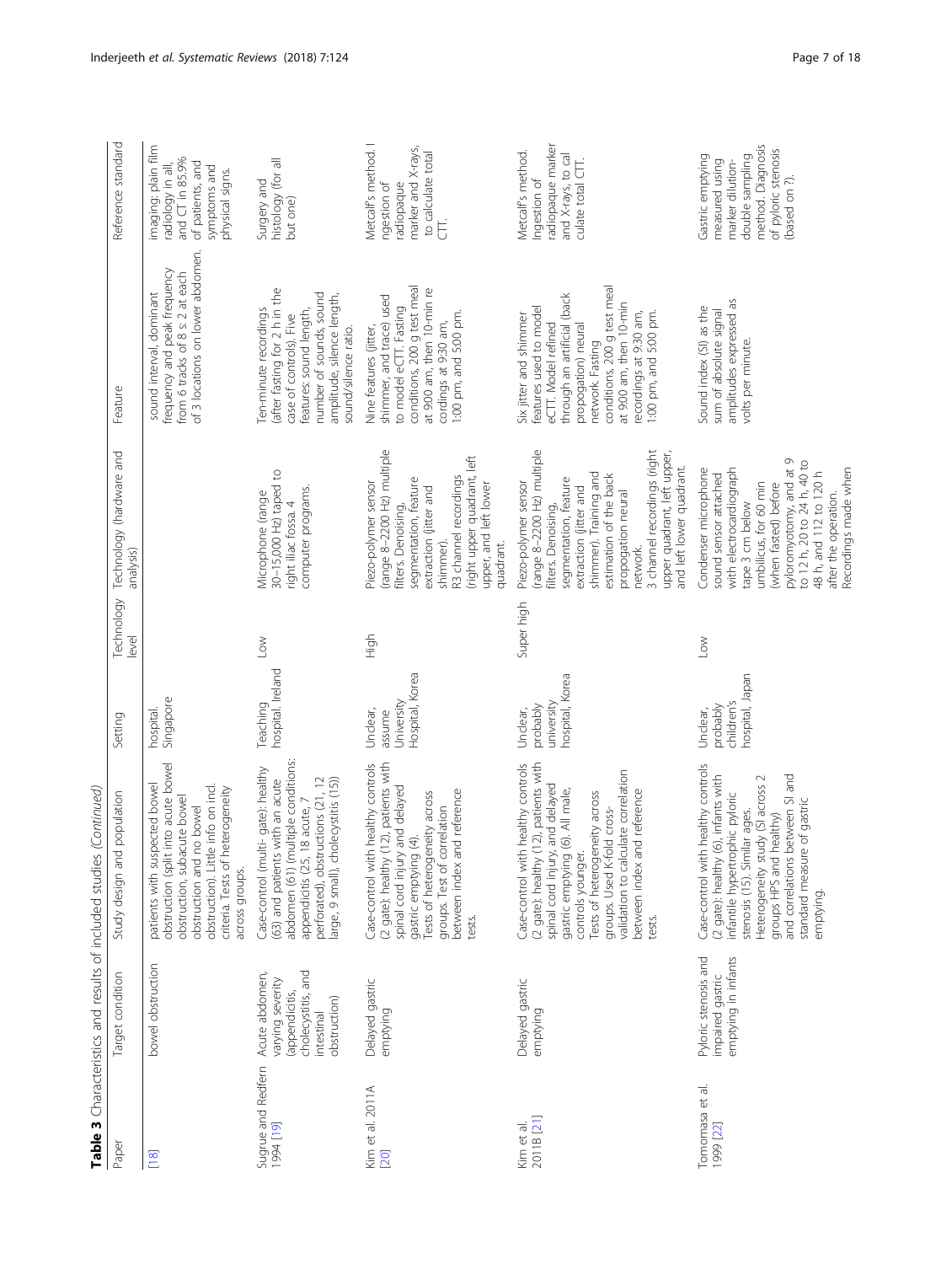| <b>Table</b>                  | 3 Characteristics and results of included studies             | (Continued)                                                                                                                                                                                                                                                                                                                                                                                 |                                                                                 |                                      |                                                                                                                       |                                                                                                                                                                                                             |                                                                                                                                                                                                                                                                             |
|-------------------------------|---------------------------------------------------------------|---------------------------------------------------------------------------------------------------------------------------------------------------------------------------------------------------------------------------------------------------------------------------------------------------------------------------------------------------------------------------------------------|---------------------------------------------------------------------------------|--------------------------------------|-----------------------------------------------------------------------------------------------------------------------|-------------------------------------------------------------------------------------------------------------------------------------------------------------------------------------------------------------|-----------------------------------------------------------------------------------------------------------------------------------------------------------------------------------------------------------------------------------------------------------------------------|
| Paper                         | Target condition                                              | population<br>Study design and                                                                                                                                                                                                                                                                                                                                                              | Setting                                                                         | Technology<br>level                  | Technology (hardware and<br>analysis)                                                                                 | Feature                                                                                                                                                                                                     | Reference standard                                                                                                                                                                                                                                                          |
|                               |                                                               |                                                                                                                                                                                                                                                                                                                                                                                             |                                                                                 |                                      | sleeping (for at least 20 min.)                                                                                       |                                                                                                                                                                                                             |                                                                                                                                                                                                                                                                             |
| Spiegal et al. 2014<br>[23]   | Post-operative ileus                                          | post-operative patients tolerating<br>differentiation between healthy<br>100% male. Heterogeneity test<br>dataset (note, those tolerating<br>feeding (7).<br>Controls 62.5% male, patients<br>Case-control (3 gate): healthy<br>feeding not in ROC analysis)<br>controls (8), patients with<br>post-operative ileus (25),<br>and an ROC analysis on<br>and POI on the same<br>across groups | hospital. USA<br>1 teaching                                                     | (few details<br>provided)<br>Unclear | microphone and computer<br>to calculate motility scores.<br>AGIS' sensor with<br>microelectronic                      | Intestinal rate (average rate<br>of pulses resulting from<br>60 min recording (post<br>motility events), in a<br>meal in controls)                                                                          | on POD #1 or later<br>oral intake, or (3)<br>definition of POI:<br>diet beyond sips<br>nasogastric tube<br>advancement of<br>one or more of<br>decompression<br>(1) nausea that<br>precluded any<br>vomiting that<br>$(2)$ post-op<br>presence of<br>precluded<br>Pragmatic |
| Kaneshiro et al.<br>2016 [24] | Post-operative ileus                                          | longitudinal prospective: subjects<br>surgery (28). Consecutive sample.<br>assess sensitivity and specificity<br>discrimination. ROC analysis to<br>Identified an algorithm that<br>Cross-sectional (single gate)<br>recovering from colorectal<br>maximised predictive<br>using the same data.                                                                                             | 3 hospitals.<br>JSA                                                             | (few details<br>provided)<br>Unclear | microphone. 2 sensors<br>AGIS' sensor with<br>either side of the<br>microelectonuc<br>umbilicus.                      | acoustic motilty events per<br>minute. Metrics used were<br>Intestinal rate (number of<br>time that the subject had<br>POD1 and POD 2, plus %<br>a drop in IR between<br>an IR below the 5th<br>percentile. | was pragmatic. 3<br>Definition of POI<br>criteria used.                                                                                                                                                                                                                     |
| Campbell et al.<br>1989 [25]  | and mild idiopathic<br>Diarrhoea-severe<br>(post-gastrectomy) | Case-control (3 gate): healthy (22),<br>test and correlation between ref<br>between groups. Heterogeneity<br>standard and index test values<br>severe diarrhoea (5), and mild<br>diarrhoea (7). Ages differed<br>effect of<br>(additional test on<br>cisapride)                                                                                                                             | hospital. UK<br>probably<br>teaching<br>Unclear,                                | $\leq$                               | integration, fast fourier<br>One transducer. Filter,<br>transform, and 'SVA'<br>analysis.                             | expressed in linear energy<br>recording. SVA values<br>Post-prandial 3.5-h<br>units.                                                                                                                        | Oral caecal transfer<br>breath technique)<br>time (hydrogen                                                                                                                                                                                                                 |
| ㅎ<br>Liatsos et<br>2003 [26]  | Small volume ascites                                          | patients (with proven small-volume<br>younger. Analysis of bowel sounds<br>Case-control with healthy controls<br>based technique to distinguish<br>(2 gate): healthy (20), cirrhotic<br>using a higher order crossings<br>ascites) (20). Healthy slightly<br>between the two groups.                                                                                                        | Transplantation<br>Unit, teaching<br>Hepatobiliary<br>hospital. UK<br>and Liver | Moderate                             | Electronic stethoscope in a<br>semi-soundproofed room.<br>Right upper and lower ab<br>domen. Subject lying<br>supine. | crimination classification.<br>denoised bowel sounds,<br>Fasted. WTST-NST Filter,<br>HOC analysis, linear dis<br>16 min per patients.                                                                       | on ultrasound, but<br>ascites picked up<br>Small volume<br>examination.<br>not clinical                                                                                                                                                                                     |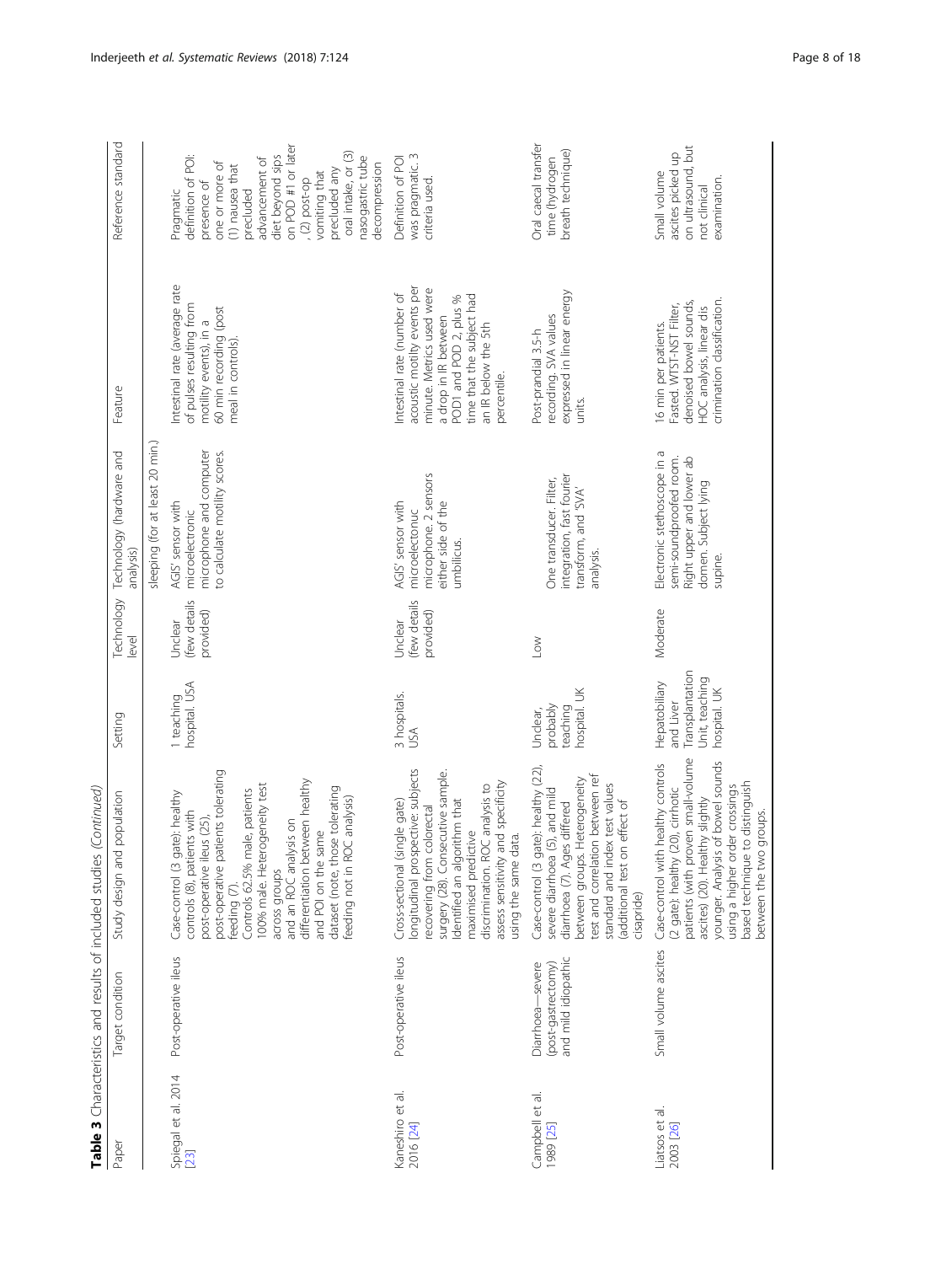<span id="page-8-0"></span>

| <b>STUDY</b>                                                                                                    |                                    |                             |                                     | <b>RISK OF BIAS</b>              |                                                             |                                      |                                    | <b>APPLICABILITY CONCERNS</b> |                                     |
|-----------------------------------------------------------------------------------------------------------------|------------------------------------|-----------------------------|-------------------------------------|----------------------------------|-------------------------------------------------------------|--------------------------------------|------------------------------------|-------------------------------|-------------------------------------|
| <b>PRELIMINARY STUDIES</b><br>(CASE-CONTROL<br><b>ASSOCIATION or</b><br><b>HETEROGENEITY</b><br><b>STUDIES)</b> | <b>PATIENT</b><br><b>SELECTION</b> | <b>INDEX</b><br><b>TEST</b> | <b>REFERENCE</b><br><b>STANDARD</b> | <b>FLOW AND</b><br><b>TIMING</b> | <b>STATISTICS</b><br>AND<br><b>REPORTING</b><br><b>BIAS</b> | <b>COMPETING</b><br><b>INTERESTS</b> | <b>PATIENT</b><br><b>SELECTION</b> | <b>INDEX</b><br><b>TEST</b>   | <b>REFERENCE</b><br><b>STANDARD</b> |
| Craine et al. 1999 part 1                                                                                       | ☺                                  | ☺                           | ☺                                   | $\overline{?}$                   | $\overline{\mathcal{L}}$                                    | ☺                                    | $\odot$                            | $\odot$                       | $\odot$                             |
| Craine et al. 2001 part 1                                                                                       | ම                                  | ම                           | $\odot$                             | 3                                | $\odot$                                                     | ම                                    | $\odot$                            | $\odot$                       | $\odot$                             |
| Craine et al. 2002                                                                                              | ☺                                  | ☺                           | $\odot$                             | $\overline{\mathcal{L}}$         | ☺                                                           | ම                                    | $\overline{\mathcal{L}}$           | $\odot$                       | $\odot$                             |
| Hadjileontiadis et al. 1999                                                                                     | ම                                  | ☺                           | ම                                   | $\odot$                          | ☺                                                           | ☺                                    | 0                                  | $\odot$                       | $\odot$                             |
| Yoshino et al. 1990                                                                                             | $\odot$                            | $\odot$                     | $\overline{\cdot}$                  | $\odot$                          | ☺                                                           | ☺                                    | ☺                                  | $\odot$                       | $\odot$                             |
| Ching et al. 2012                                                                                               | ☺                                  | ☺                           | ☺                                   | ☺                                | $\odot$                                                     | ☺                                    | $\odot$                            | $\odot$                       | $\odot$                             |
| Sugrue et al. 1994                                                                                              | ☺                                  | ☺                           | $\overline{\cdot}$                  | ☺                                | $\odot$                                                     | ☺                                    | $\odot$                            | $\odot$                       | $\odot$                             |
| Kim et al. 2011A                                                                                                | ☺                                  | ☺                           | $\odot$                             | $\odot$                          | $\odot$                                                     | $\odot$                              | ම                                  | $\odot$                       | $\odot$                             |
| Kim et al. 2011B                                                                                                | ම                                  | 3                           | $\odot$                             | $\odot$                          | ☺                                                           | $\odot$                              | ☺                                  | $\odot$                       | $\odot$                             |
| Tomomasa et al. 1999                                                                                            | ☺                                  | $\odot$                     | $\odot$                             | ☺                                | $\odot$                                                     | ☺                                    | ම                                  | $\odot$                       | $\odot$                             |
| Spiegal et al. 2014 part 1                                                                                      | ම                                  | $\odot$                     | $\overline{\mathcal{L}}$            | $\odot$                          | ම                                                           | $\odot$                              | $\odot$                            | $\odot$                       | $\odot$                             |
| Kaneshiro et al. 2016 part 1                                                                                    | $\odot$                            | $\odot$                     | $\odot$                             | $\odot$                          | $\odot$                                                     | $\odot$                              | $\odot$                            | $\odot$                       | $\odot$                             |
| Campbell et al. 1989                                                                                            | ම                                  | $\odot$                     | $\odot$                             | $\odot$                          | ☺                                                           | ම                                    | 3                                  | $\odot$                       | $\odot$                             |
| Liatsos et al. 2003                                                                                             | ම                                  | $\odot$                     | $\odot$                             | ☺                                | $\odot$                                                     | ☺                                    | 3                                  | $\odot$                       | $\odot$                             |
| <b>DIAGNOSTIC TEST</b><br><b>ASSESSMENT STUDIES</b>                                                             |                                    |                             |                                     |                                  |                                                             |                                      |                                    |                               |                                     |
| Craine et al. 1999 part 2                                                                                       | ☺                                  | ☺                           | ☺                                   | $\overline{\mathcal{L}}$         | $\odot$                                                     | ☺                                    | $\odot$                            | $\odot$                       | $\odot$                             |
| Craine et al. 2001 part 2                                                                                       | ☺                                  | $\odot$                     | $\odot$                             | 3                                | ☺                                                           | ☺                                    | $\odot$                            | $\odot$                       | $\odot$                             |
| Spiegal et al. 2014 part 2                                                                                      | ☺                                  | ☺                           | $\overline{?}$                      | $\odot$                          | ☺                                                           | $\odot$                              | ☺                                  | $\odot$                       | $\odot$                             |
| Kaneshiro et al. 2016 part 2                                                                                    | $\odot$                            | ☺                           | $\odot$                             | $\odot$                          | $\odot$                                                     | $\odot$                              | $\odot$                            | $\odot$                       | $\odot$                             |
| <b>OLow Risk</b>                                                                                                | <b>B</b> High Risk                 |                             | ? Unclear Risk                      |                                  |                                                             |                                      |                                    |                               |                                     |

included two sets of signalling questions, one for the DTA studies and one for the preliminary studies testing for associations or differences across groups. The results of the two types of study are presented separately

Domain 1, patient selection, frequently gave rise to a high risk of bias because of a lack of information regarding study participant characteristics and inclusion/exclusion criteria. Three of the DTA studies had a case-control design. In addition, sample sizes were typically small which may have negatively impacted the reliability of results. For example, Kaneshiro et al.'s study [\[24](#page-16-0)] was well designed (blinded, prospective, longitudinal, single-gate (cohort) study across multiple centres, featuring a consecutive sample of patients), but it had only a small sample size of 28 participants, only nine of whom developed post-operative ileus.

There were no concerns about the applicability of the index test in any of the studies. However, we determined that it could have given rise to bias in over half of the preliminary studies and all the DTA studies. In all these, the bowel sound analysis was objective or, less frequently, was conducted blind [\[24\]](#page-16-0) or prior [[26\]](#page-16-0). However, in all cases, we determined that the index test could still have given rise to bias because the bowel sound feature or threshold was not pre-specified [[13](#page-16-0)–[16](#page-16-0), [18,](#page-16-0) [19](#page-16-0), [21](#page-16-0), [23,](#page-16-0) [24\]](#page-16-0). Tests of association or correlation between the target condition and a range of different features were made to find one of interest, or the cut-off threshold was determined as part of the study.

Domain 3, the reference standard, was considered to lead to a high risk of bias in three preliminary studies. In Craine et al.'s 1999 IBS focused paper [\[13](#page-16-0)], there was a lack of clarity on two counts, and ratings of unclears led to us reporting a high risk under our protocol. The reference standard was the Rome II criteria which lacks reliability in the absence of other investigations. It was also unclear whether the diagnosis was made without knowledge of the bowel sounds analysis results. Similarly, we rated Hadjileontiadis et al.'s [\[16\]](#page-16-0) study as having a high risk of bias in this domain since it was unclear on reference standard reliability and timing relative to bowel sounds analysis. Ching and Tan's [[18](#page-16-0)] study on bowel obstruction was considered susceptible to a high level of bias because the reference standard was not objective and was made after the bowel sound analysis (diagnosis confirmed by clinical follow-up, by clinical evaluation, and by radiological and operative findings). There was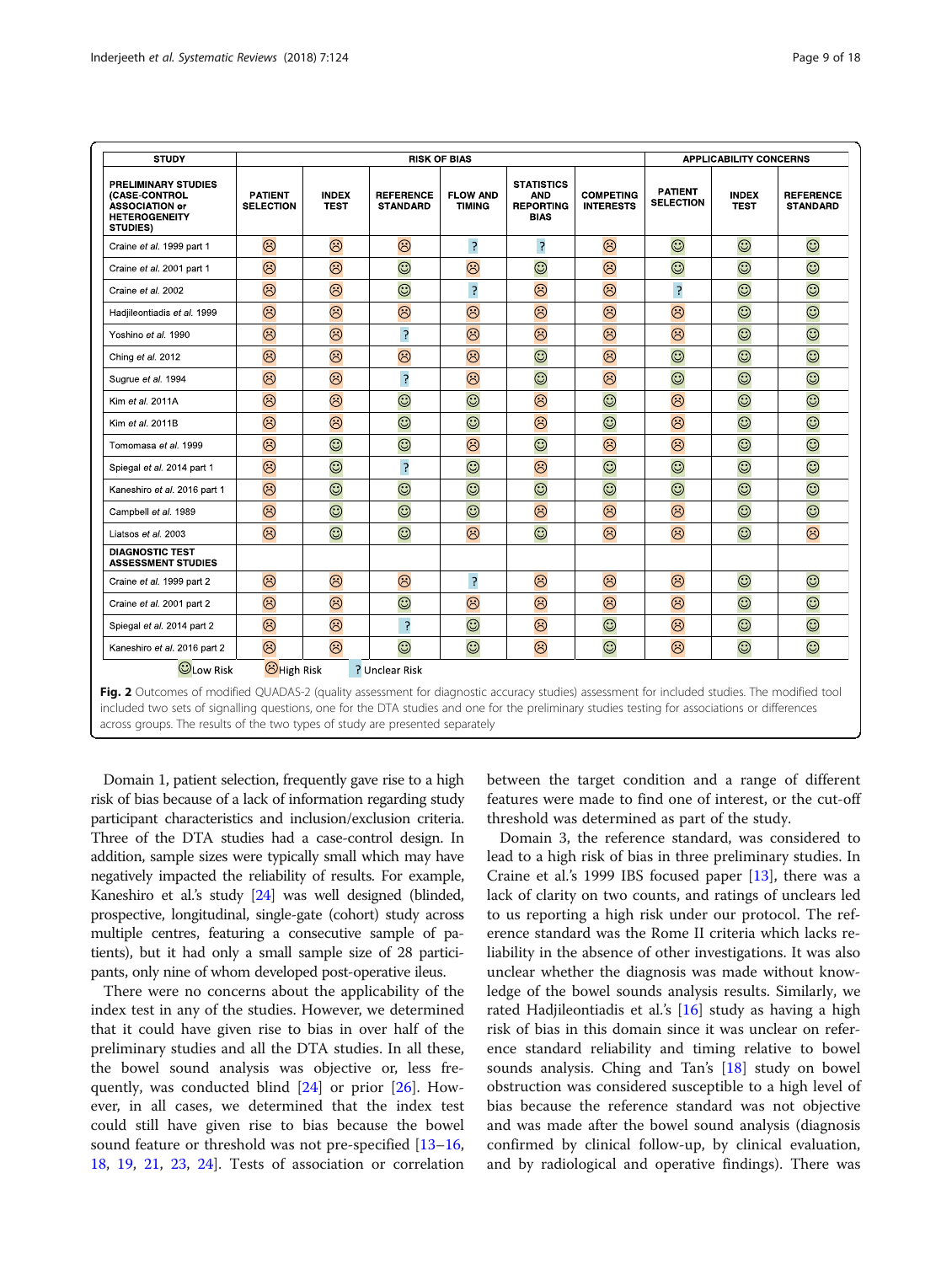an unclear risk of bias in the further three studies, where we could not determine if the diagnosis was made without knowledge of the bowel sound analysis or not [[17](#page-16-0), [19,](#page-16-0) [23](#page-16-0)]. This problem was rectified in the second study with the AGIS system [\[24](#page-16-0)] where there were different teams undertaking clinical assessment and bowel sound analysis.

In all but one case, there was no cause for concern about the applicability of the reference standard to the review question. There was concern that the target condition in the study by Liatsos et al. [\[26\]](#page-16-0) small volume ascites as defined by the reference standard (without knowledge of patient comorbidities) is not solely a GI condition. Indeed, this was the one paper where the decision on inclusion in the review had to be made by the third reviewer (BJM).

Flow and timing were poorly described in two studies by Craine et al. of bowel sounds analysis in relation to IBS and other conditions [[13,](#page-16-0) [15](#page-16-0)], leading to an unclear risk of bias. In a third study by the same group [[14](#page-16-0)], not only was the interval between index test and reference standard test unclear, but it also appears that a mix of different methods was used to diagnose Crohn's disease. Similarly, in four other studies  $[17–19, 26]$  $[17–19, 26]$  $[17–19, 26]$  $[17–19, 26]$  $[17–19, 26]$  $[17–19, 26]$  $[17–19, 26]$ , there was a variation in the reference standard used for subjects. In Tomomasa's study [[22\]](#page-16-0), perhaps for ethical reasons, the healthy infant controls did not undergo a standard test to assess the rate of gastric emptying, and this introduced a risk of bias to the study.

Not all data was included in the analysis for two studies. In Ching and Tan's study [[18](#page-16-0)] of intestinal obstruction patients, six recordings were of poor quality and so were not included in the analysis, whilst the results from an IBS patient were not mentioned in the results section of the Hadjileontiadis et al. paper, which was also unclear on the relative timing of the reference standard and index tests.

The overall quality of statistics and reporting was disappointing for several studies. Problems related to statistics were found for two of Craine et al.'s studies [\[13](#page-16-0), [15](#page-16-0)]. We determined that some of the statistics used in their 2002 study [[15\]](#page-16-0) were not appropriate. They looked for heterogeneity in sound to sound interval between groups, but since the non-ulcer dyspepsia groups were split based on this, the approach was circular. We were unable to determine if some of the statistics reported in an earlier Craine et al. paper [\[13\]](#page-16-0) were appropriate since the test used was not detailed leading us to give them an unclear risk of bias in this domain.

The paper by Hadjileontiadis et al. [[16\]](#page-16-0) had quite sophisticated analysis but was still deemed to be at risk of bias due to statistics or reporting bias. No  $p$  values were provided, simply scatter plots and the IBS data was missing.

Four other studies had missing test outcomes [[17,](#page-16-0) [21](#page-16-0), [25\]](#page-16-0). Exact  $p$  values were missing in the two papers on delayed gastric emptying [\[20](#page-16-0), [21\]](#page-16-0), and one on acute abdomen [\[19](#page-16-0)].

The statistics on heterogeneity across groups for the first component of the first paper on the AGIS system [[23\]](#page-16-0) were considered to add bias, since the small sample sizes meant that non-parametric tests would have been more appropriate. This was rectified in their second paper, which detailed a similar method of bowel sound analysis for post-operative ileus diagnosis [[24\]](#page-16-0).

The DTA studies were all considered to have a high risk of statistical bias since the statistics provided on measures of accuracy were all derived from the same data from which the cut-off thresholds were determined, rather than from independent cases.

The pattern observed in risk of bias in relation to competing interests largely reflects the date of publication of the studies. Absence of information about competing interests and/or funding led to us record high risk in this domain for the earlier publications. However, we believe this was largely because many journals have only recently required statements in these areas.

#### Results of individual studies

The results of all included studies are included in Table [4.](#page-10-0)

#### Synthesis of results

The heterogeneity in index tests and target conditions precluded statistical meta-analysis. However, we are able to present a narrative describing the study results organised by target condition and bowel sound analysis approach.

#### Irritable bowel syndrome

Three studies [[13](#page-16-0)–[15](#page-16-0)] from one research group were included with a strong focus on IBS. The index test and technology (Enterotach analysis system) were similar in all three. The first of the studies [[13](#page-16-0)] revealed that the mean sound-to-sound (s-s) interval from a 2-min recording was significantly shorter for the IBS group than healthy controls. The study included a ROC analysis with good results (AUC was 0.99  $(p = 0.0001)$ ). Similar highly significant results were found in the second study [[14\]](#page-16-0) with a slightly different cut-off value for the median s-s interval and also in the third study. The third study [[15\]](#page-16-0) also indicated that the percentage power in lower frequency sounds also differed significantly between IBS patients and healthy controls. The group were only able to differentiate between IBS and Crohn's with much lower accuracy [[14\]](#page-16-0).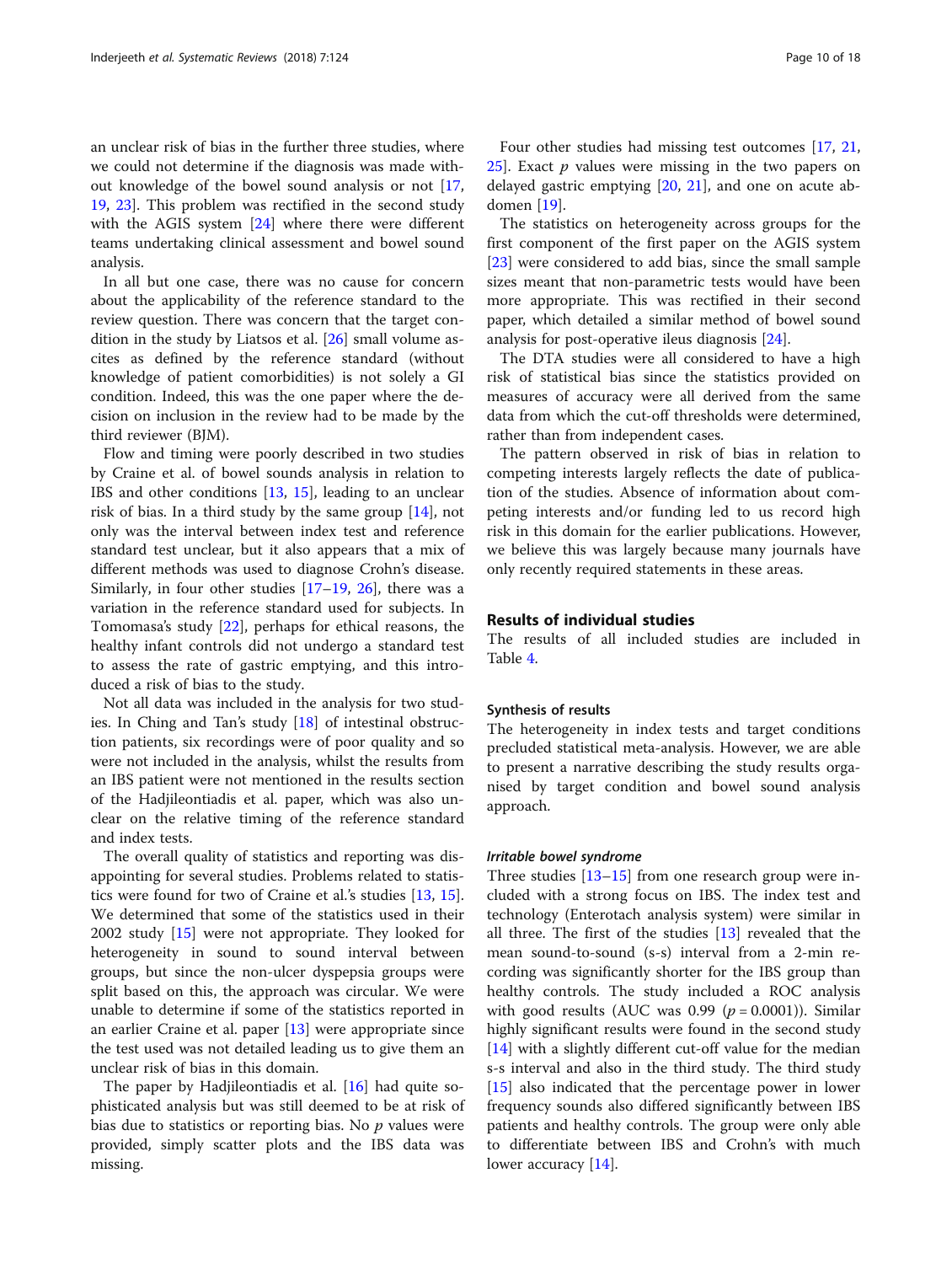#### <span id="page-10-0"></span>Table 4 Results of individual studies

| Paper                                          | Target condition                                                                                        | Main findings                                                                                                                                                                                                                                                                                                                                                                                                                                                                                                                                                                                                                                                                                                                                                                                                                                                                                                                                                                                                                                                                                                                                                                              |
|------------------------------------------------|---------------------------------------------------------------------------------------------------------|--------------------------------------------------------------------------------------------------------------------------------------------------------------------------------------------------------------------------------------------------------------------------------------------------------------------------------------------------------------------------------------------------------------------------------------------------------------------------------------------------------------------------------------------------------------------------------------------------------------------------------------------------------------------------------------------------------------------------------------------------------------------------------------------------------------------------------------------------------------------------------------------------------------------------------------------------------------------------------------------------------------------------------------------------------------------------------------------------------------------------------------------------------------------------------------------|
| Craine et al.<br>1999 [13]                     | Irritable bowel<br>syndrome (IBS)                                                                       | Fasting s-s interval useful: significant difference between IBS and healthy<br>individuals ((t test) $p < 0.0001$ ). Using 640 msec as the cut-off, sensitivity was 89% and specificity was 100%<br>on the preliminary data $(AUC = 0.99)$                                                                                                                                                                                                                                                                                                                                                                                                                                                                                                                                                                                                                                                                                                                                                                                                                                                                                                                                                 |
| Craine et al.<br>2001 [14]                     | IBS and Crohn's<br>Disease                                                                              | Useful: fasting s-s interval is higher in Crohn's and healthy individuals than in IBS individuals (heterogeneity<br>across 3 groups (Kruskal Wallis) $p < 0.0001$ ). Using an s-s interval of 740 msec gave a sensitivity (NPV) of<br>97.8%, and TPV of 13.5% for distinguishing between IBS and controls (AUC = 0.978). The AUC for<br>distinguishing CD from IBS patients was 0.843. High s-s interval in an individual with IBS symptom should<br>prompt a search for an alternative diagnosis such as Crohn's. Unable to differentiate between healthy and<br>Crohn's individuals based on this feature. The AUC for distinguishing CD from controls was only 0.709.                                                                                                                                                                                                                                                                                                                                                                                                                                                                                                                   |
| Craine et al.<br>2002 [15]                     | IBS and non-ulcer<br>dyspepsia (NUD)                                                                    | Useful: significant differences across all groups in s-s interval (Kruskal Wallis) $p < 0.0001$ . Control vs IBS<br>significantly different in % power in lower freq sounds, especially in right lower quadrant (RLQ) ( $p < 0.001$ ).<br>Also, significant differences between NUD and controls in ratio of gastric sounds to RLQ sounds ( $p < 0.001$ ).<br>Fewer differences between FGID groups, but IBS and NUD patients significant differences in ratio of<br>gastric to RLQ sounds ( $p < 0.001$ ). Note, the authors split the NUD patients into two groups based on s-s<br>interval.                                                                                                                                                                                                                                                                                                                                                                                                                                                                                                                                                                                             |
| Hadjileontiadis et<br>al. 1999 [16]            | IBS, diverticular<br>disease (DD),<br>bowel polyp<br>$(2 \text{ cm})$ and<br>ulcerative<br>colitis (UC) | Useful: limited statistics, but scatter plots of HOC using the optimum HOC domain discriminate<br>between patients and controls. The φ2 (non-weighted) statistic or with weights adapted to the HOC<br>with maximum discriminative information, provides another simple discriminative feature between<br>controls and DD and between DD and UC.                                                                                                                                                                                                                                                                                                                                                                                                                                                                                                                                                                                                                                                                                                                                                                                                                                           |
| Yoshino et al.<br>1990 [17]                    | Intestinal<br>obstruction (large<br>and small bowel)                                                    | Useful: objective indicator of surgery for intestinal obstruction. Seriousness could be identified from<br>bowel sounds characteristics—objective measure, and suggests treatment regimen—conservative or<br>operative. Seriousness order: sounds type3 > sound type 2 > sound type 1. Those with type three sounds<br>all had strangulating obstructions or a condition requiring surgery. Fewer of those with type 2 sounds<br>required surgery (after a longer delay than group3 cases) and all of those with type 1 sounds were<br>simple obstructions which did not require surgery. Upper and range of sound frequencies were higher<br>significantly higher in type 1 than normal ( $p < 001$ ). Peak ( $p < 0.001$ ) and upper ( $p < 0.01$ ) frequencies<br>were higher in type 2 relative to type 1. Peak, upper, and range was significantly higher in type 2<br>relative to normal ( $p < 0.001$ ). Type 3 significantly different from normal in peak ( $p < 0.001$ ) and upper<br>$(p < 0.001)$ freq. Type 3 is significantly different from type1 in peak freq ( $p < 0.01$ ), but there were no<br>significant differences between type 1 and type 2 in sound frequencies. |
| Ching et al.<br>2012 [18]                      | Small and large<br>bowel obstruction                                                                    | Non-specific for diagnosing bowel obstruction. No sig diffs between the 3 groups<br>(no obstruction, subacute, acute) in sound to sound interval, sound duration, dominant freq, and peak<br>freg when look at all cases. However, incidence of prolonged bowel sounds increased significantly across<br>the 3 groups in the suspected large bowel cases ( $p = 0.025$ ). The bowel sounds may be useful in locating<br>the site of an acute obstruction. Sound duration ( $p = 0.021$ ) and the dominant frequency ( $p = 0.003$ ) were<br>significantly higher in large bowel obstruction vs small bowel obstruction. No bowel sound feature<br>correlated with bowel calibre. Some indication of severity: sound to sound interval longer in the small<br>bowel obstruction group that underwent surgery ( $p < 0.01$ ).                                                                                                                                                                                                                                                                                                                                                                |
| Sugrue and Redfern Acute abdomen,<br>1994 [19] | varying severity<br>(appendicitis,<br>cholecystitis and<br>intestinal<br>obstruction)                   | Useful: mean number of bowel sounds was greater in normal subjects than those with appendicitis<br>$(p < 0.05)$ and obstruction ( $p < 0.05$ ). Bowel sounds not significantly different in length for appendicitis<br>and controls. However, sound to silence ratio was less in appendicitis (more silence) than in controls<br>(0.05). Sounds significantly longer in cholecystitis and intestinal obstruction than in controls and those<br>with appendicitis $(p < 0.05)$ .                                                                                                                                                                                                                                                                                                                                                                                                                                                                                                                                                                                                                                                                                                            |
| Kim et al.<br>2011A [20]                       | Delayed gastric<br>emptying                                                                             | Useful: this method could be used for the non-invasive measurement of bowel motility. Jitter and<br>shimmer of the bowel sounds of healthy group members were higher than those with spinal cord injury.<br>Correlation coefficient between CTTs and eCTT was 0.987 (S.E. = 7.99 h)                                                                                                                                                                                                                                                                                                                                                                                                                                                                                                                                                                                                                                                                                                                                                                                                                                                                                                        |
| Kim et al.<br>2011B [21]                       | Delayed gastric<br>emptying                                                                             | Useful: bowel sound features could be clinically useful for measurement of bowel motility. Jitter and<br>shimmers of normal subjects were significantly higher than patients ( $p < 0.01$ ). Performance of the<br>algorithm: 12 random feature datasets used to train the model and 6 datasets used to test the algorithm.<br>Outcome: correlation coefficient between CTT and eCTT was 0.89 (mean average error = 10.6 h).<br>Estimation errors slightly better than the regression model derived from this data (similar to that used in<br>Kim et al. 2011A).                                                                                                                                                                                                                                                                                                                                                                                                                                                                                                                                                                                                                          |
| Tomomasa et al.<br>1999 [22]                   | Pyloric stenosis<br>and impaired<br>gastric emptying<br>in infants                                      | Useful: decreased gastrointestinal sounds are suggestive of HPS and a useful indicator of gastric emptying<br>and bowel motility after pylormyotomy. Mean SI was significantly less in pyloric stenosis patients before<br>surgery than in healthy controls ( $p = 0.0013$ ). Incidence of post-op symptoms negatively correlated<br>significantly with SI at 24 h post-op ( $p = 0.035$ , $R^2 = 0.373$ ). There was a significant positive correlation<br>between SI and gastric emptying ( $p = 0.018$ ).                                                                                                                                                                                                                                                                                                                                                                                                                                                                                                                                                                                                                                                                               |
| Spiegel et al.<br>2014 [23]                    | Post-operative<br>ileus                                                                                 | Useful: there is a relationship between intestinal rate and post-op clinical status. Significant differences<br>between the three groups. However, there is some overlap between POI and re-feeding group, so only<br>indicative. ROC analysis on differentiation of healthy controls (not the re-feeding group) and the POI                                                                                                                                                                                                                                                                                                                                                                                                                                                                                                                                                                                                                                                                                                                                                                                                                                                               |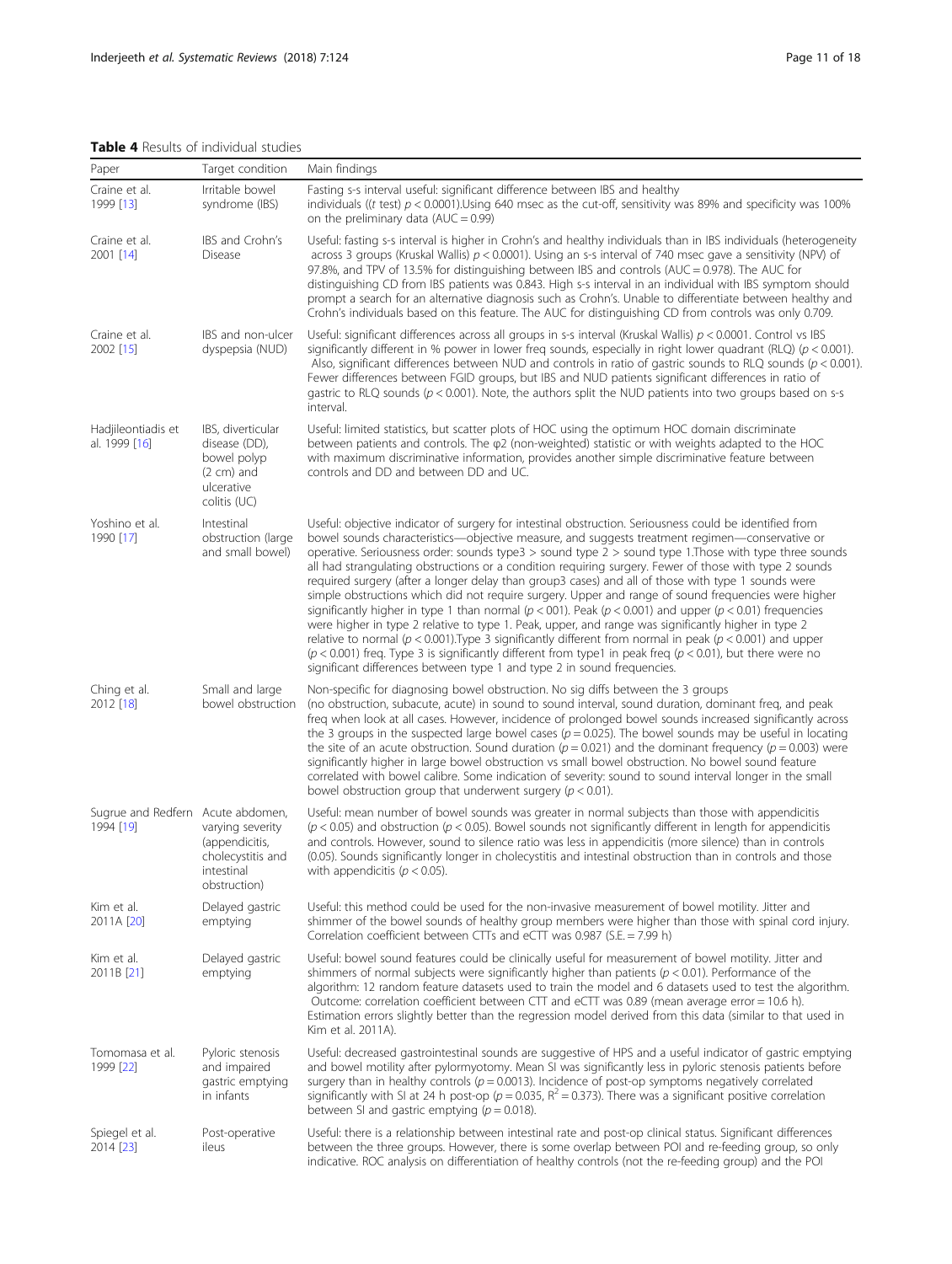Table 4 Results of individual studies (Continued)

| Paper                         | Target condition                                                 | Main findings                                                                                                                                                                                                                                                                                                                                                                                                                                                                                                                                                                                                                                    |
|-------------------------------|------------------------------------------------------------------|--------------------------------------------------------------------------------------------------------------------------------------------------------------------------------------------------------------------------------------------------------------------------------------------------------------------------------------------------------------------------------------------------------------------------------------------------------------------------------------------------------------------------------------------------------------------------------------------------------------------------------------------------|
|                               |                                                                  | group revealed a threshold of 0.1 events per second to give an AUC of 0.995.                                                                                                                                                                                                                                                                                                                                                                                                                                                                                                                                                                     |
| Kaneshiro et al.<br>2016 [24] | Post-operative<br><i>ileus</i>                                   | Useful: for the 5 day post-op period, intestinal rate (IR) was significantly lower in the POI group.<br>Drop in IR between POD 1 and 2 observed in the POI group was sign diff from the increase seen<br>in the non-POI group. % time IR was below the 5th percentile, also differed significantly. Used these<br>last two variables to predict POI. ROC area under the curve was 0.83. Using a test threshold of 0.4,<br>able to differentiate between groups with sensitivity 63%, specificity 72% and NPV 83%. High NPV<br>suggests use of negative test result as a rule-out-tool for POI to aid decision making around diet<br>advancement. |
| Campbell et al.<br>1989 [25]  | Diarrhoea-severe<br>(post-gastrectomy)<br>and mild<br>idiopathic | Limited usefulness: SVA significantly greater in the severe diarrhoea group than the healthy<br>controls ( $p < 0.01$ ). Difference not significant between mild and severe and mild and controls.<br>Inverse correlation between SVA energy value and OCTT $p < 0.01$ (Spearman's rho = - 0.486).<br>Drug stimulation of the GI tract caused a significant increase in SVA measurements.                                                                                                                                                                                                                                                        |
| Liatsos et al.<br>2003 [26]   | Small volume<br>ascites                                          | Useful: novel diagnostic features of bowel sounds identified that could give rise to a new<br>diagnostic tool in routine clinical practice. There was a distinct separation of all cirrhotic patients<br>with small ascites from controls ( $p < 0.0001$ ). Coincided with radiological findings.                                                                                                                                                                                                                                                                                                                                                |

#### Inflammatory bowel disease

As mentioned, Craine et al. found that the s-s interval was higher in Crohn's individuals than healthy subjects, but they were unable to reliably differentiate between the two based on this feature [[14\]](#page-16-0). They still concluded that their technology could be useful in differential diagnosis, since high s-s interval in an individual with IBS symptoms should prompt a search for an alternative diagnosis to IBS, such as Crohn's.

Hadjileontiadis et al. [\[16](#page-16-0)] processed bowel sounds based on higher-order crossings. Their statistics were limited, but scatter plots allowed discrimination between patients with ulcerative colitis, diverticular disease, a large bowel polyp, and healthy controls.

#### Intestinal obstruction

Yoshino et al. [\[17\]](#page-16-0) used spectral analysis of bowel sounds to categorise sounds into three groups based on frequency characteristics. The groups corresponded to the severity of intestinal obstruction.

Ching and Tan [\[18\]](#page-16-0) found mixed results. Their study examined four bowel sound features from six short recordings each made from patients with suspected bowel obstruction. The features were non-specific for diagnosing bowel obstruction. There were no significant differences when they looked at all cases. However, when they examined the large bowel obstruction cases alone, incidence of prolonged bowel sounds increased significantly from 4% with no obstruction to 11% with subacute obstruction, and 17% with acute obstruction. The authors also found that one feature provided indication of severity in small bowel obstruction cases. They also concluded that bowel sounds may be useful in locating the obstruction site; two features varied significantly between large and small bowel obstruction cases.

Intestinal obstruction was one of a range of causes of acute abdomen considered by Sugrue and Redfern [\[19](#page-16-0)]. Different sound features allowed differentiation between

the different causes, although their findings suggest that analysis of multiple features would be needed for full differential diagnosis. They found that the mean number of bowel sounds was significantly less in subjects with obstruction and appendicitis than in normal subjects. In addition, sounds were significantly longer in cholecystitis and intestinal obstruction than in controls and those with appendicitis.

#### Appendicitis

Sugrue and Redfern [[19\]](#page-16-0) also found that the fasting sound to silence ratio was less in appendicitis cases than in controls, although bowel sounds were not significantly different in length.

#### Delayed gastric emptying and reduced bowel motility

More sophisticated processing and modelling techniques have proven useful in measurement of bowel motility and characterisation of delayed gastric emptying. Two studies were undertaken by Kim et al. [\[20,](#page-16-0) [21\]](#page-16-0) on largely the same data set, with extraction of jitter and shimmer features from bowel sounds recorded from three channels. The subjects were male patients with spinal cord injury and delayed gastric emptying and healthy controls. Both the jitters and shimmers of the normal subjects were higher than those of the patients, and their colon transit times (CTT) were lower ( $p < 0.01$ ). The first study [[20\]](#page-16-0) employed regression modelling based on stepwise selection methods to select the optimal nine features with which to model CTT. The correlation coefficient, coefficient of determination  $(R^2)$ , standard error (SE), and the absolute differences between the CTTs and eCTTs were 0.987, 0.974, 7.99, and  $3.5 \pm 3.3$  h. The average absolute error on the cross-validation test was 7.3  $\pm$  2.4 h. The same team undertook quantitative estimation of the CTT using an artificial neural network model of acoustic features, on the same data plus two additional patients, with slightly improved results [\[21](#page-16-0)].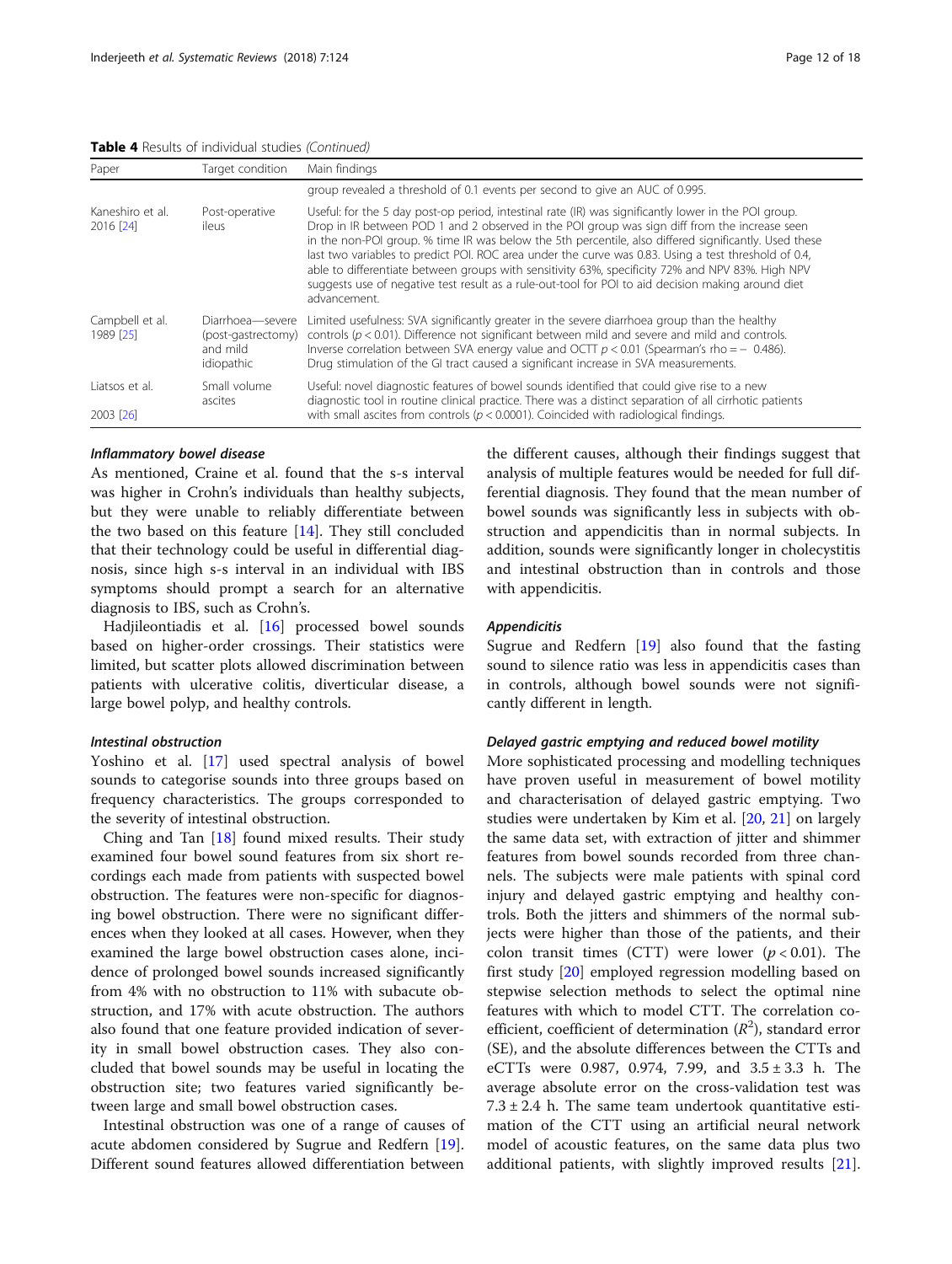They obtained 18 jitter and shimmer features of colonic sounds. The top six features (correlation coefficient with measured CTT was 0.65 or above) were used for the input vector for the artificial neural network (ANN). The ANN model gave correlation coefficient, MAE, and RMSE between the CTTs and eCTTs of 0.89, 10.6, and 14.6 h respectively. The ANN model had the same correlation coefficient but smaller error than a regression model derived from the expanded data.

The authors concluded that the algorithm had good potential as a tool for the continuous and non-invasive monitoring of bowel motility, instead of, complementary to conventional radiography.

#### Pyloric stenosis and impaired gastric emptying in infants

Tomomasa et al. [[22\]](#page-16-0) found analysis of bowel sounds potentially useful as an indicator of gastric emptying and bowel motility for paediatric patients. They observed decreased gastrointestinal sounds (using the sum of the amplitude of sound signals as the sound index) in infants with hypertrophic pyloric stenosis before surgery  $(4.6 \pm 1.0 \text{ mV}$  per minute) compared to healthy controls  $(31.7 \pm 8.4 \text{ mV})$  per minute). They also found a significant negative correlation between incidence of post-operative symptoms and the sound index at 24 h post-op, and a significant positive correlation between the sound index and gastric emptying.

#### Post-operative ileus

The most comprehensive analysis of a BSCA approach comes from two studies of the acoustic gastrointestinal surveillance biosensor (AGIS) system used to determine post-operative clinical status. Spiegel et al. [\[23](#page-16-0)] investigated the relationship between AGIS-derived 'intestinal rate' and the healthy fed state versus two post-operative states: post-operative ileus (POI) and toleration of feeding. It is unclear from their description whether the intestinal rate refers to propulsive events occurring during the active phase of the migrating motor complex or other events. However, the authors did find significant differences between the three groups in the index.

ROC analysis was conducted on the preliminary data to assess differentiation between healthy controls and the POI group. A threshold of 0.1 events per second gave an AUC of 0.995. ROC analysis of the more clinically useful differentiation between patients experiencing POI and toleration of refeeding was not undertaken. Motility rates were significantly higher in fed versus POI patients ( $p = 0.017$ ). However, the fact that there was overlap in the motility rate between the POI and feeding group indicated that the index could possibly be only indicative of status.

The group's second study of patients recovering from colorectal surgery had a blinded, single-gate, longitudinal, prospective, multi-centre design and was more enlightening as well as being well-designed to reduce bias [[24](#page-16-0)]. Using ROC analysis, the authors identified an algorithm that maximised predictive discrimination between POI and non-POI groups. The algorithm encompassed two metrics derived from the intestinal rate. The authors emphasised the high negative predictive value (NPV) because this meant that the AGIS system could offer confidence to hospital staff that POI is unlikely and that diet advancement would be safe. They found that a test threshold of 0.4 provided an NPV of 83%, sensitivity of 63%, and specificity of 72%. The study was only an interim report on the first 28 subjects of a 100 subject clinical trial, but it appears that the AGIS system will prove useful in both prognosis and diagnosis in the post-operative setting.

#### Other conditions

Liatsos et al. [\[26\]](#page-16-0) found that filtered and denoised bowel sounds subjected to higher order crossings (HOC) analysis could prove useful in diagnosis of small volume ascites. This is a similar approach to that used by Hadjileontiadis et al. [[16\]](#page-16-0) (see above). Scatter-plots of third-order zero crossings reflected distinct differences in the sound transmission path for cirrhotic patients with small ascites and healthy controls and allowed separation of the two ( $p < 0.0001$ ). A single gate study is now needed to confirm these findings.

Campbell et al.'s [\[25\]](#page-16-0) study of surface vibration analysis (SVA) included comparison of two groups of patients: one with severe (post-gastrectomy) diarrhoea and the other with mild idiopathic diarrhoea. The SVA values were also compared to oral caecal transfer time. The authors found evidence of limited usefulness for the approach: SVA values were significantly greater in the severe diarrhoea group than in the healthy controls, but the differences were not significant between other groups.

#### **Discussion**

#### Implications and usefulness

Gastrointestinal disorders are a common cause of morbidity worldwide. There is a need for non-invasive, simple, diagnostic tests to reduce the demand for gastroenterology referrals and for investigations such as endoscopy and imaging with their associated risks. Our aim was to assess the potential for BSCA to meet this need.

Our review had several strengths. We conducted a highly comprehensive search of both the medical and engineering literature, without limiting study design type or GI condition to gain a full understanding of the applicability of BSCA. To allow quality assessment of the breadth of studies uncovered, we developed a novel quality assessment tool with parallel question sets for DTA and other study types.

All 14 included articles assessed associations or correlations between bowel sound features and GI conditions,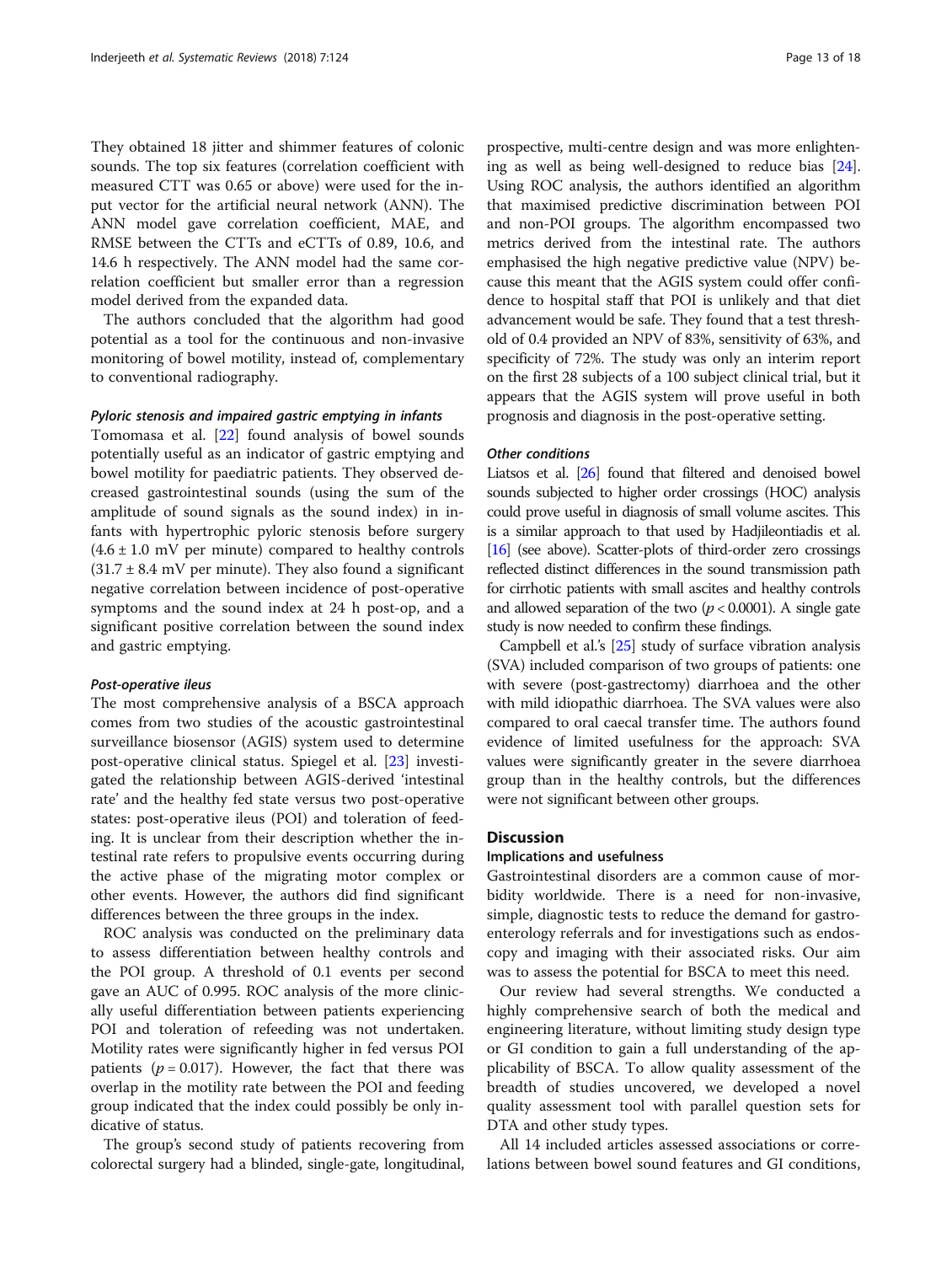many with highly significant results. Four of the studies also incorporated preliminary studies of diagnostic accuracy. These DTA studies provide only a moderate level of evidence to support the idea that bowel sound analysis is currently useful as a tool in GI diagnosis. However, together all the studies provide excellent evidence that many GI conditions are characterised by specific bowel sound features. Hence, there is strong evidence of the potential for future use of BSCA in diagnosis of GI disease and disorders.

The main diagnostic benefits or strongest associations between a bowel sound feature and condition were demonstrated in papers examining a single GI condition (e.g. IBS  $[13]$ , ascites  $[26]$ ) or where there was estimation of a single variable such as colon transit time [[21\]](#page-16-0). However, it is important to note that the vast majority of these studies were case-control in design which can lead to inflated accuracy measures (see below).

Interestingly, the data also seems clearest where the target condition is associated with motility, e.g. hypomotility in post-operative ileus [[24\]](#page-16-0), disordered motility in IBS [\[13](#page-16-0)], delayed gastric emptying in adults [\[21\]](#page-16-0) and infants [[22](#page-16-0)], or prediction of colon transit time.

Whilst clinical applicability increases with two gate studies utilising control patients with conditions causing similar symptoms, incorporating multiple pathologies and variables appeared to make BSCA less reliable, or at least more difficult. In these cases, it necessitated study of multiple features, or recordings from multiple sites. For example, multiple features are needed to differentiate between causes of acute abdomen [[19\]](#page-16-0) and results were mixed in studies of bowel obstruction [[17,](#page-16-0) [18](#page-16-0)]. The latter is perhaps surprising since traditionally, auscultation has been used in diagnosis of bowel obstruction with an expectation that this condition results in distinctive higher pitched sounds with a tinkling quality (Talley and O'Connor [\[29\]](#page-16-0)).

The clearest and most reliable evidence for the utility of BSCA comes from tests of the AGIS system in diagnosis of post-operative ileus. Sensitivity and specificity were not overly impressive, but there is promise of a high negative predictive value, which is key in the clinical setting [\[23](#page-16-0), [24](#page-16-0)]. The NPV varies with the prevalence of the target condition. However, given this study was undertaken in the setting in which the test will be used, we can be hopeful about the applicability of the results. The latest published study [\[24](#page-16-0)] is based on a small sample size; the full results from the clinical trial are needed to have full confidence in its utility. However, it appears that the AGIS system will prove useful in both prognosis and diagnosis in the post-operative setting. Certainly, it is likely that the system will provide useful additional information for the clinician to use in decision-making, even if it is not used as a stand-alone test. This work is particularly exciting because it also demonstrates that monitoring is possible with long-term recordings and real-time feedback.

Evidence from more rudimentary DTA-type studies suggested that BSCA may be useful in the diagnosis of IBS and in the differentiation between functional gastrointestinal disorders [\[13](#page-16-0), [15](#page-16-0)]. In particular, it appears that study of the s-s interval could be used in IBS diagnosis. However, BSCA with technology at the level of included studies is unlikely to remove the need for endoscopy and imaging, especially given BSCA alone was not effective in differentiation between IBS and IBD.

#### Future potential

Several studies were excluded from our review for reasons including a lack of GI disease, non-English full text, or no abstract [\[30](#page-16-0)–[53](#page-17-0)]. Although of less value than included papers, some excluded papers add information to help us assess the feasibility of the overall approach and are worthy of discussion.

Some provide information specifically about the clinical possibilities for BSCA. Three studies were excluded because only their abstracts were in English; however, they appear to add weight to the argument for utility of BSCA in diagnosis of post-operative ileus [\[31](#page-16-0)–[33\]](#page-16-0).

Two short letters were excluded from the review, due to lack of abstract, but have some relevance to understanding of the utility of Craine et al.'s technology in the diagnosis of IBS and IBD [[34](#page-16-0), [35](#page-16-0)]. Yuki et al. <a>[[34](#page-16-0)]</a> using the Enterotach technology found no significant effect on s-s interval in response to administration of pro-kinetic drugs or a stimulant laxative to mimic bowel disease. The authors suggested that the short recording time may not be long enough to detect alterations in the bowel sounds. In response, Craine and Silva [\[35](#page-16-0)] suggested that the effects of drugs on bowel sounds may not be easily predicted. They suggested that the decreased s-s interval reflects disordered motility rather than increased motility and sited unpublished data showing that both diarrhoea-dominant and constipation-dominant IBS patients have markedly increased fasting rates of sound production. Yuki et al. [[34](#page-16-0)] were also unable to differentiate between inflammatory bowel disease patients and normal controls using the Enterotach analysis system.

However, overall, there were very many excluded papers that support the idea that BSCA could be useful. Some studies included patients with GI disease but were excluded because there was no independent reference standard for diagnosis. For example, Yamaguchi et al. [[36\]](#page-16-0) looked at the bowel sounds of diabetic patients with delayed gastric emptying. They found a lower sound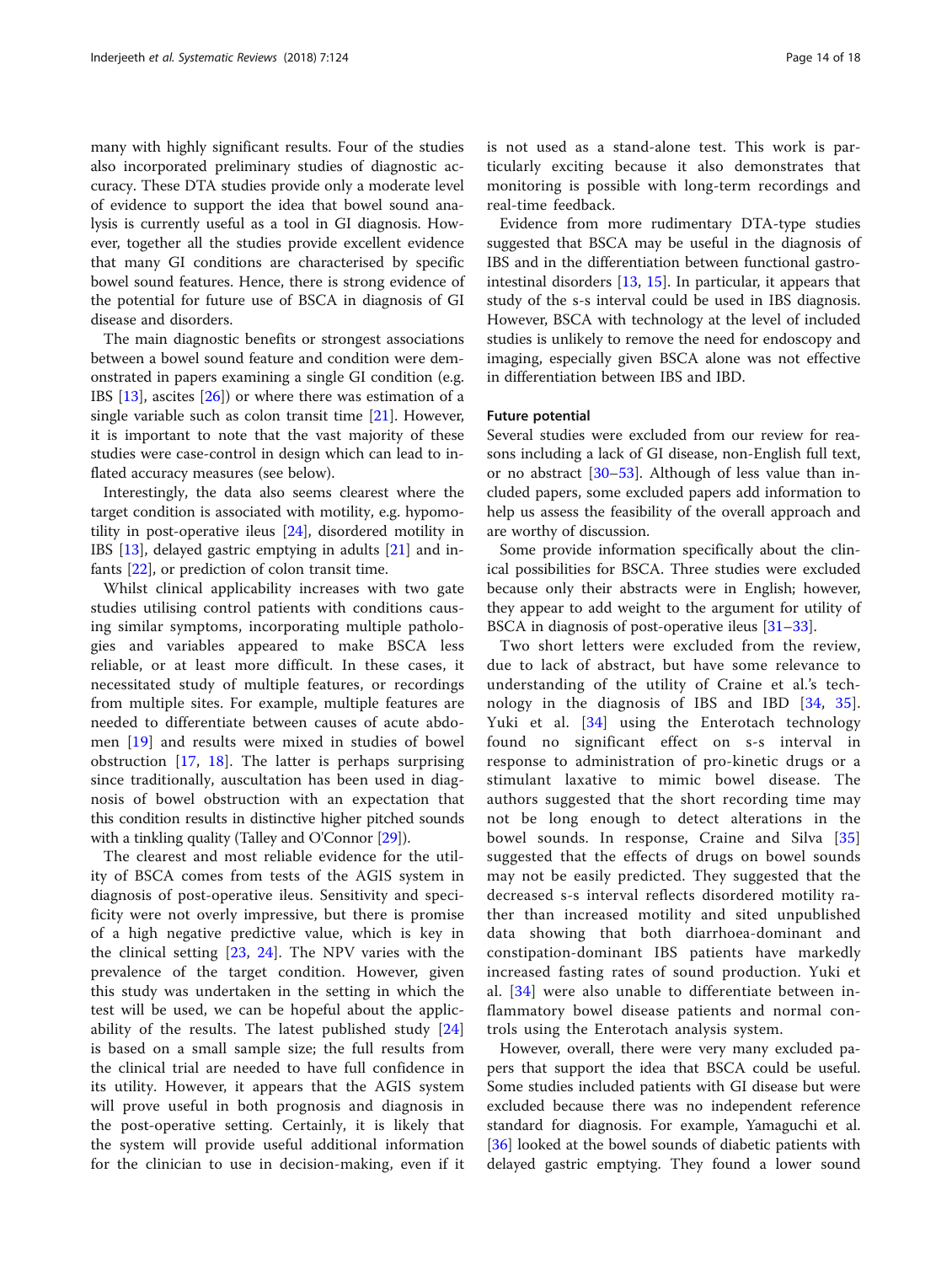index for gastroduodenal sounds (sum of the amplitude) in diabetic patients after food intake when compared to controls. Similarly, Goto et al. [[37\]](#page-16-0) studied bowel sounds in patients with sepsis and found a feature that negatively correlated with interleukin-6 blood concentration. Ozawa et al. [[38\]](#page-16-0) found reduced bowel sounds in Parkinson's disease and multiple system atrophy patients. These studies hint at the breadth of conditions BSCA could be applicable to in the future. Logic would also suggest that pathology affecting the gut lumen (e.g. luminal masses, stricturing disease, or diverticular disease) could also be diagnosed via BSCA, which could provide an alternative screening test for colorectal malignancy.- Other studies excluded were those utilising drug administration as a mimic of GI disease. Tomomasa et al. [[39](#page-16-0)] and Emoto et al. [[30\]](#page-16-0) delivered drugs known to affect bowel motility, e.g. cisapride, scopolamine, and mosapride, allowing the authors to document changes in bowel sounds in the post-prandial state. These studies prompt us to think it is possible that BSCA may also be useful in development of an objective monitoring tool to assess the effects of GI treatments or GI symptoms as patients undergo management. In addition, BSCA could be used as a tool to test for side effects on the GI tract of a whole range of medications.

Some excluded studies simply demonstrate that bowel sounds can be extracted from the wealth of sounds emanating from the abdomen and surrounding environment, processed, and analysed [\[40,](#page-16-0) [41](#page-16-0)]. These are vital first steps in the use of BSCA for diagnosis. Many of these papers were more recent and indicate advancement of technology and more sophisticated analysis, which may provide powerful results if ever applied to a clinical setting  $[40, 42-46]$  $[40, 42-46]$  $[40, 42-46]$  $[40, 42-46]$  $[40, 42-46]$ . They certainly throw into stark relief the very simple analysis on short recordings undertaken in the older studies, such those by Craine's group  $[13]$  $[13]$ .

We note that increased computer processing power has allowed use of longer recordings [\[40](#page-16-0)], which could be useful in the long-term monitoring of conditions, use of data from multiple sensors [\[46](#page-16-0), [47\]](#page-16-0), and real-time analysis [[48](#page-16-0)]. The more recent studies also utilise signal processing techniques that are much more sophisticated [\[44,](#page-16-0) [45,](#page-16-0) [50](#page-17-0)– [53](#page-17-0)]. In addition, we see exciting pattern recognition and machine learning techniques being employed [\[30,](#page-16-0) [46](#page-16-0)]. This approach is likely vital when needing to utilise large amounts of data, e.g. from longer recordings, multiple sensors, or multiple features.

#### Limitations

Perhaps the most significant limitation on this review is the heterogeneity between studies preventing formal statistical analysis. For example, no two DTA studies employed exactly the same BSCA methodology with the same cut-off point being tested for a given target condition. Similarly, no two heterogeneity studies employed the same statistics to allow comparison.

Diversity of bias assessments for different articles warranted use of a heavily modified QUADAS tool. Whilst this adapted tool is not validated, it did include questions derived from QUADAS-2 and other checklists that have been validated. It would not have been possible to adequately assess these studies using a single existing validated tool because of the vast heterogeneity of included studies. Note, we still presented the results of the preliminary and DTA studies separately to highlight the general difference in quality.

We searched both the medical and engineering literature in order to undertake a comprehensive search but decided to only include peer-reviewed studies to ensure the reliability of studies. Hence, we did not search clinical trials registers. We gained advice on our search strategy but did not use the Peer Review of Electronic Search Strategies checklist and, due to limited human resources, only included studies in English.

Our screening strategy was limited in that only a single reviewer undertook initial screening, although in the event of uncertainty, a second person was involved.

A major limitation of the included studies themselves was that the majority were dated and only employed older techniques of analysis and recording of sound data. Other limitations of the included studies were revealed by the quality assessment process: small sample size, poor specification of reference standard used, and weak statistical analysis including preliminary tests for association. We are aware that we have recorded a high risk of bias for the majority of studies, which diminishes our confidence in the potential for BSCA usefulness. In part, this reflects the study design. Many were tests of association or case-control in design allowing comparison between two groups: healthy controls and individuals with well-developed disease status. Whilst this type of preliminary study is extremely useful to screen whether a diagnostic test is worth developing, it can lead to an overestimate of the likely sensitivity and specificity of the test when used in the clinical setting. Use of healthy controls leads to inflated estimates of specificity, since few will have other diagnoses that could generate false positives. Similarly, inclusion of individuals with advanced disease will generate fewer false negatives and hence increase estimates of sensitivity. It was refreshing to review the paper from Kaneshiro et al. with a more sophisticated single-gate (cohort) design and consecutive sampling.

However, in at least one domain (domain2: index test), we may have been too severe in our decision-making. Studies examining multiple features, rather than one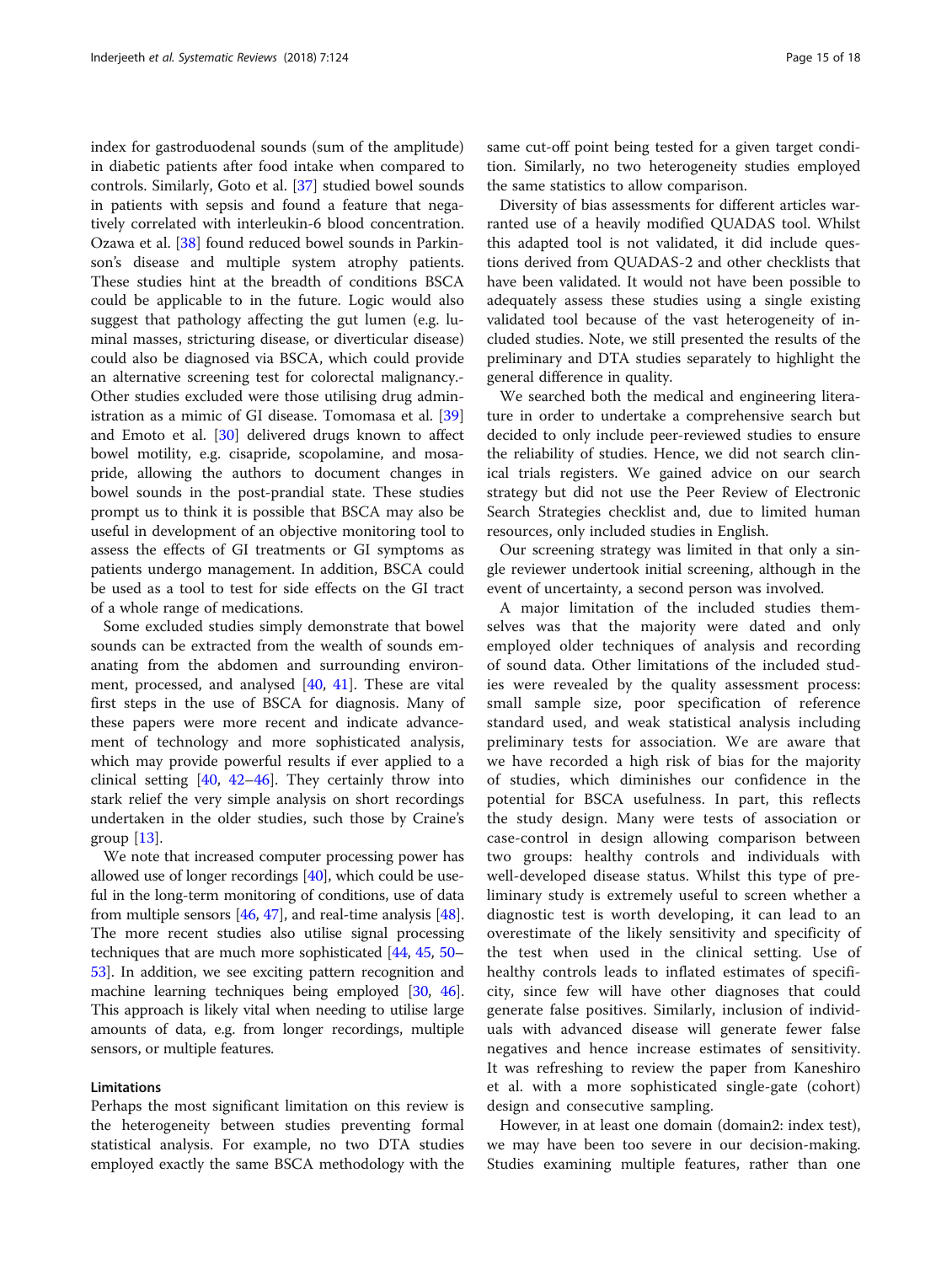<span id="page-15-0"></span>pre-specified criterion, were assessed as being at high risk of bias [\[16](#page-16-0), [20,](#page-16-0) [21](#page-16-0)]. Nevertheless, we are aware that in some cases, it was necessary to use multiple features to enable differential diagnoses through BSCA, and hence, there this proved a very effective approach.

Generally, there is a significant need for improved study design: including more cross-sectional (single-gate) DTA studies in the appropriate clinical setting. With time, multiple well-designed studies are necessary to allow for meta-analysis and greater confidence in our conclusions.

#### Recommendations

Whilst hopeful about future prospects, we cannot yet recommend any BSCA-based diagnostic test to clinicians. The majority of included studies gave significant results, but only tested prototype technology and were simple preliminary case-control studies to test for association, or correlation studies. Where technology is closer to market and study design was more advanced [[24\]](#page-16-0), we still found problems in study quality, especially related to small sample sizes and patient selection. As mentioned above, replication of high-quality studies and larger sample sizes are necessary. Hopefully, this is likely to be addressed, for the AGIS system at least, in the next few years.

Generally, we found that researchers have much work to do to before BSCA can be applied in clinical practice. However, there is a great opportunity for gastroenterologists to work with engineers and software developers to provide access to patients in the correct setting and inform on good trial design. Together such collaborations should be able to provide clinically relevant high quality data, and possibly real progress in GI diagnostics.

#### Conclusions

With increasing rates of endoscopy and CT scan requests, the potential for damage and associated risks is also increasing in gastroenterology patients. Computerised analysis of bowel sounds shows promise not only as a diagnostic tool but also as a tool for prognosis of GI disorders. There is a need for further DTA studies examining a standardised approach to recording bowel sounds for computerised analysis and proper statistical evaluation with the powers of modern technology. Similar advances in diagnostic tests of other areas of medicine are starting to reap benefits, although these largely involve image analysis rather than audio (e.g., in detection of retinal disease [[54](#page-17-0)]). It appears that differential diagnosis is a more intractable problem and more complex approaches are needed for conditions not directly linked to motility. However, the associations recognised in studies included in this review reveal that BSCA may be a powerful tool in the diagnosis of a number of gastrointestinal conditions, once the technology is fully developed.

#### Additional files

[Additional file 1:](https://doi.org/10.1186/s13643-018-0789-3) Modified QUADAS-2 tool: risk of bias and applicability judgments. (DOC 96 kb)

[Additional file 2:](https://doi.org/10.1186/s13643-018-0789-3) Completed PRISMA checklist. (DOC 63 kb)

#### Abbreviations

AGIS: Acoustic gastrointestinal surveillance biosensor; ANN: Artificial neural network; AUC: Area under the curve; BSCA: Bowel sound computational analysis; CT: Computed tomography; CTT: Colon transit time; DD: Diverticular disease; eCTT: Estimated colon transit time; freq: Frequency; GI: Gastrointestinal; HOC: Higher order crossings; IBS: Irritable bowel syndrome; NPV: Negative predictive value; NUD: Non-ulcer dyspepsia; OCTT: Oral to caecal transit time; PICO: Population, index test, reference test, diagnosis; PIRD: Population, index test, comparator, outcome; POI: Postoperative ileus; PPV: Positive predictive value; PRISMA: Preferred Reporting Items for Systematic Reviews and Meta-Analyses; QUADAS: Quality Assessment of Diagnostic Accuracy Studies; RLQ: Right lower quadrant; ROC: Receiver operating characteristic; S.E.: Standard error; s-s: Sound-tosound; SVA: Surface vibration analysis; UC: Ulcerative colitis; WTST-NST: Wavelet transform-based stationary–nonstationary

#### Acknowledgements

This study was supported by funding from the McCusker Charitable Foundation. We received statistical advice from Dr. Alethea Rea from the UWA Centre for Applied Statistics. Dr. Gary Allwood and Mr. Xuhao Du from The Marshall Centre and Assoc/Prof Adam Osseiran from Edith Cowan University advised on search terms, engineering technology level for inclusion decisions, and characterisation of included studies. Kylie Black provided advice on database searches and Endnote.

#### Funding

This study was supported by funding from the McCusker Charitable Foundation. The foundation had no role in the design of the study or collection, analysis, and interpretation of the data or in writing the manuscript.

#### Availability of data and materials

The datasets generated and/or analysed during the current study are available from the corresponding author on reasonable request.

#### Authors' contributions

All authors provided intellectual input, played a role in writing the manuscript, and approved the final draft. AI and KMW were involved in the protocol development, search, and selection of studies as well as data collection, quality assessment of included studies, and the synthesis of results. JM was involved in the protocol development. BJM was involved in the selection of studies and quality assessment.

#### Ethics approval and consent to participate

Not applicable.

#### Consent for publication

Not applicable.

#### Competing interests

Three authors (BJM, JM, KMW) have received funding to research novel methods of IBS diagnosis.

#### Publisher's Note

Springer Nature remains neutral with regard to jurisdictional claims in published maps and institutional affiliations.

#### Author details

<sup>1</sup>North Metropolitan Health Service, Sir Charles Gairdner Hospital, Nedlands, Western Australia, Australia. <sup>2</sup>The Marshall Centre for Infectious Diseases Research and Training, School of Biomedical Sciences, QEII Medical Site, The University of Western Australia, Perth, Western Australia, Australia.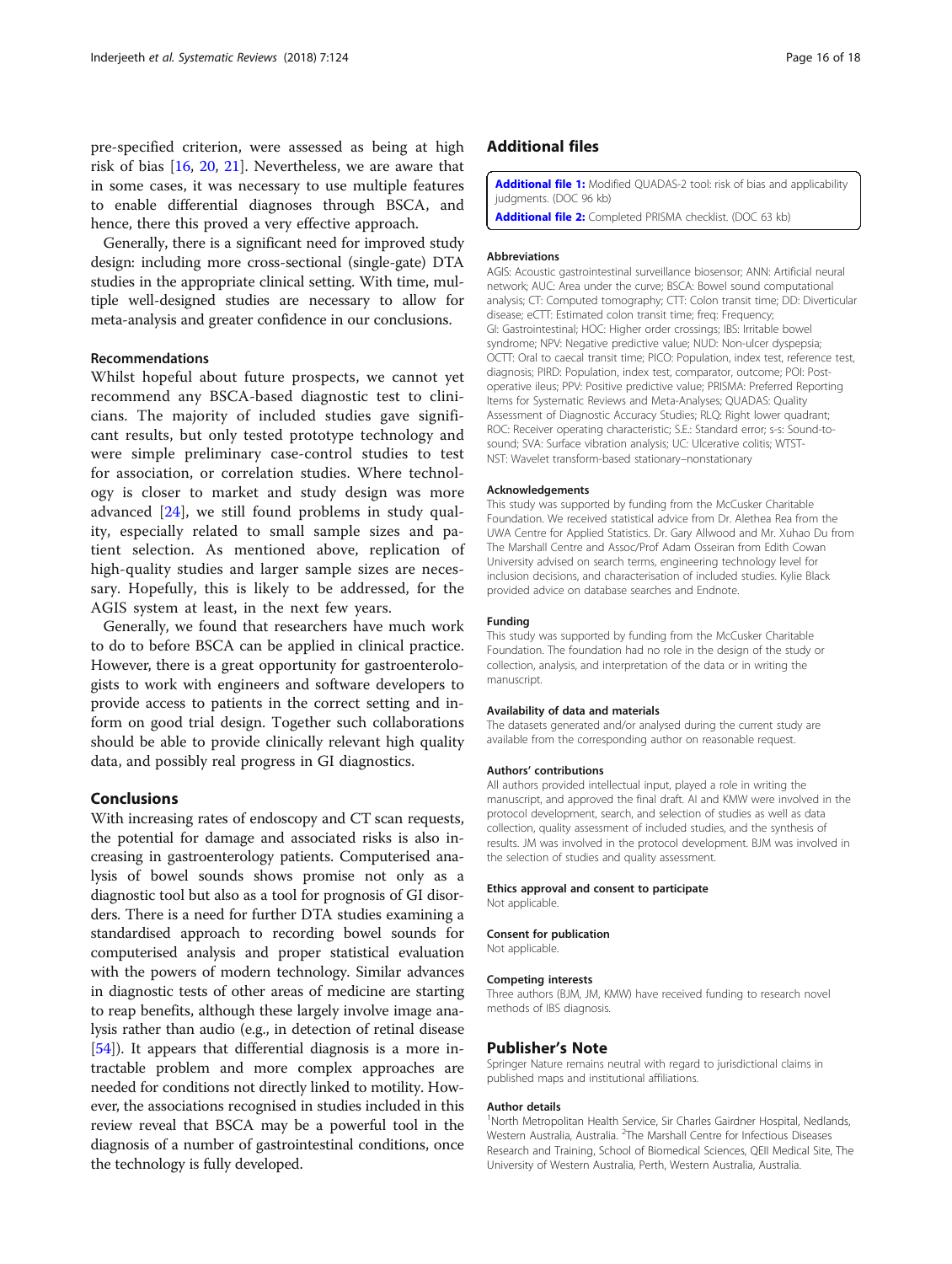#### <span id="page-16-0"></span>Received: 6 November 2017 Accepted: 30 July 2018 Published online: 17 August 2018

#### References

- 1. Peery AF, Crockett SD, Barritt AS, Dellon ES, Eluri S, Gangarosa LM, et al. Burden of gastrointestinal, liver, and pancreatic diseases in the United States. Gastroenterology. 2015;149:1731–41. e1733
- 2. Schuster MM. Diagnostic evaluation of the irritable bowel syndrome. Gastroenterol Clin N Am. 1991;20:269–78.
- 3. Canavan C, West J, Card T. The epidemiology of irritable bowel syndrome. Clin Epidemiol. 2014;6:71–80.
- 4. Spiegel BM, Farid M, Esrailian E, Talley J, Chang L. Is irritable bowel syndrome a diagnosis of exclusion?: a survey of primary care providers, gastroenterologists, and IBS experts. Am J Gastroenterol. 2010;105:848–58.
- 5. Chirica M, Champault A, Dray X, Sulpice L, Munoz-Bongrand N, Sarfati E, et al. Esophageal perforations. J Visc Surg. 2010;147:e117–28.
- 6. Cannon WB. Auscultation of the rhythmic sounds produced by the stomach and intestines. Am J Physiol. 1905;14:339–53.
- 7. Felder S, Margel D, Murrell Z, Fleshner P. Usefulness of bowel sound auscultation: a prospective evaluation. J Surg Educ. 2014;71(5):768–73.
- 8. Breum BM, Rud B, Kirkegaard T, Nordentoft T. Accuracy of abdominal auscultation for bowel obstruction. World J Gastroenterol. 2015;21:10018–24.
- 9. Gu Y, Lim HJ, Moser MAJ. How useful are bowel sounds in assessing the abdomen? Dig Surg. 2010;27(5):422–6.
- 10. Downs SH, Black N. The feasibility of creating a checklist for the assessment of the methodological quality both of randomised and non-randomised studies of health care interventions. J Epidemiol Community Health. 1998;52:377–84.
- 11. Cho MK, Bero LA. Instruments for assessing the quality of drug studies published in the medical literature. JAMA. 1994;272:101–4.
- 12. Moga C, Guo B, Schopflocher D, Harstall C. Development of a quality appraisal tool for case series studies using a modified Delphi technique. Edmonton: Institute of Health Economics; 2012. [http://www.ihe.ca/](http://www.ihe.ca/advanced-search/development-of-a-quality-appraisal-tool-for-case-series-studies-using-a-modified-delphi-technique) [advanced-search/development-of-a-quality-appraisal-tool-for-case-series](http://www.ihe.ca/advanced-search/development-of-a-quality-appraisal-tool-for-case-series-studies-using-a-modified-delphi-technique)[studies-using-a-modified-delphi-technique.](http://www.ihe.ca/advanced-search/development-of-a-quality-appraisal-tool-for-case-series-studies-using-a-modified-delphi-technique)
- 13. Craine BL, Silpa M, O'Toole CJ. Computerized auscultation applied to irritable bowel syndrome. Dig Dis Sci. 1999;44:1887–92.
- 14. Craine BL, Silpa ML, O'Toole CJ. Enterotachogram analysis to distinguish irritable bowel syndrome from Crohn's disease. Dig Dis Sci. 2001;46:1974–9.
- 15. Craine BL, Silpa ML, O'Toole CJ. Two-dimensional positional mapping of gastrointestinal sounds in control and functional bowel syndrome patients. Dig Dis Sci. 2002;47:1290–6.
- 16. Hadjileontiadis LJ, Kontakos TP, Liatsos CN, Mavrogiannis CC, Rokkas TA, Panas SM. Enhancement of the diagnostic character of bowel sounds using higher-order crossings, vol. 1022; 1999. p. 1027.
- 17. Yoshino H, Abe Y, Yoshino T, Ohsato K. Clinical application of spectral analysis of bowel sounds in intestinal obstruction. Dis Colon Rectum. 1990;33:753–7.
- 18. Ching SS, Tan YK. Spectral analysis of bowel sounds in intestinal obstruction using an electronic stethoscope. World J Gastroenterol. 2012;18:4585–92.
- 19. Sugrue M, Redfern M. Computerized phonoenterography: the clinical investigation of a new system. J Clin Gastroenterol. 1994;18:139–44.
- 20. Kim KS, Seo JH, Ryu SH, Kim MH, Song CG. Estimation algorithm of the bowel motility based on regression analysis of the jitter and shimmer of bowel sounds. Comput Methods Prog Biomed. 2011;104:426–34.
- 21. Kim KS, Seo JH, Song CG. Non-invasive algorithm for bowel motility estimation using a back-propagation neural network model of bowel sounds. Biomed Eng Online. 2011; <https://doi.org/10.1186/1475-925X-10-69>.
- 22. Tomomasa T, Takahashi A, Nako Y, Kaneko H, Tabata M, Tsuchida Y, et al. Analysis of gastrointestinal sounds in infants with pyloric stenosis before and after pyloromyotomy. Pediatrics. 1999;104:e60.
- 23. Spiegel BM, Kaneshiro M, Russell MM, Lin A, Patel A, Tashjian VC, et al. Validation of an acoustic gastrointestinal surveillance biosensor for postoperative ileus. J Gastrointest Surg. 2014;18:1795–803.
- 24. Kaneshiro M, Kaiser W, Pourmorady J, Fleshner P, Russell M, Zaghiyan K, et al. Postoperative gastrointestinal telemetry with an acoustic biosensor predicts ileus vs. uneventful GI recovery. J Gastrointest Surg. 2016;20:132–9.
- 25. Campbell FC, Storey BE, Cullen PT, Cuschieri A. Surface vibration analysis (SVA): a new non-invasive monitor of gastrointestinal activity. Gut. 1989;30:39–45.
- 26. Liatsos C, Hadjileontiadis LJ, Mavrogiannis C, Patch D, Panas SM, Burroughs AK. Bowel sounds analysis: a novel noninvasive method for diagnosis of small-volume ascites. Dig Dis Sci. 2003;48:1630–6.
- 27. Rutjes AW, Reitsma JB, Vandenbroucke JP, Glas AS, Bossuyt PM. Case-control and two-gate designs in diagnostic accuracy studies. Clin Chem. 2005;51(8): 1335–41.
- 28. Colli A, Fraquelli M, Casazza G, Conte D, Nikolova D, Duca P, et al. The architecture of diagnostic research: from bench to bedside--research guidelines using liver stiffness as an example. Hepatology. 2014;60(1):408–18.
- 29. Talley NJ, O'Connor S. Clinical examination: a systematic guide to physical diagnosis. Chatswood: Elsevier Australia; 2009.
- 30. Emoto T, Shono K, Abeyratne UR, Okahisa T, Yano H, Akutagawa M, et al. ARMA-based spectral bandwidth for evaluation of bowel motility by the analysis of bowel sounds. Physiol Meas. 2013;34:925–36.
- 31. Türk E, Öztaş AS, Deniz Ü, Canpolat M, Kazanır S, et al. Wireless bioacoustic sensor system for automatic detection of bowel sounds. Proceedings of the 19th National Biomedical Engineering Meeting (BIYOMUT). 2015 (no pagination).
- 32. Ulusar UD, Canpolat M, Yaprak M, Kazanir S, Ogunc G. Real-time monitoring for recovery of gastrointestinal tract motility detection after abdominal surgery. Proceedings of the 7th International Conference on Application of Information and Communication Technologies. 2013 (no pagination).
- 33. Öztaş AS, Türk E, Uluşar ÜD, Canpolat M, Yaprak M, Öğünç G, et al. Bioacoustic sensor system for automatic detection of bowel sounds; Proceedings of the 2015 Medical Technologies National Conference (TIPTEKNO). 2015 (no pagination).
- 34. Yuki M, Adachi K, Fujishiro H, Uchida Y, Miyaoka Y, Yoshino N, et al. Is a computerized bowel sound auscultation system useful for the detection of increased bowel motility? Am J Gastroenterol. 2002;97:1846–8.
- 35. Craine BL, Silpa ML. Use of a computerized GI sound analysis system. Am J Gastroenterol. 2003;98:944.
- 36. Yamaguchi K, Yamaguchi T, Odaka T, Saisho H. Evaluation of gastrointestinal motility by computerized analysis of abdominal auscultation findings. J Gastroenterol Hepatol. 2006;21:510–4.
- 37. Goto J, Matsuda K, Harii N, Moriguchi T, Yanagisawa M, Sakata O, et al. Usefulness of a real-time bowel sound analysis system in patients with severe sepsis (pilot study). J Artif Organs. 2015;18:86–91.
- 38. Ozawa T, Saji E, Yajima R, Onodera O, Nishizawa M. Reduced bowel sounds in Parkinson's disease and multiple system atrophy patients. Clin Auton Res. 2001;21:181–4.
- 39. Tomomasa T, Morikawa A, Sandler RH, Mansy HA, Koneko H, Masahiko T, et al. Gastrointestinal sounds and migrating motor complex in fasted humans. Am J Gastroenterol. 1999;94:374–81.
- 40. Dimoulas C, Kalliris G, Papanikolaou G, Kalampakas A. Long-term signal detection, segmentation and summarization using wavelets and fractal dimension: a bioacoustics application in gastrointestinal-motility monitoring. Comput Biol Med. 2007;37:438–62.
- 41. Ranta R, Louis-Dorr V, Heinrich C, Wolf D, Guillemin F. Digestive activity evaluation by multichannel abdominal sounds analysis. IEEE Trans Biomed Eng. 2010;57:1507–19.
- 42. Dimoulas C, Kalliris G, Papanikolaou G, Kalampakas A. Novel wavelet domain Wiener filtering de-noising techniques: application to bowel sounds captured by means of abdominal surface vibrations. Biomed Signal Process Control. 2006;1(3):177–218.
- 43. Emoto T, Aabeyratne UR, Gojima Y, Nanba K, Sogabe M, Okahisa T, et al. Evaluation of human bowel motility using non-contact microphones. Biomed Phys Eng Express. 2016;2:045012.
- 44. Hadjileontiadis LJ. Wavelet-based enhancement of lung and bowel sounds using fractal dimension thresholding--part I: methodology. IEEE Trans Biomed Eng. 2015;52:1143–8.
- 45. Hadjileontiadis LJ. Wavelet-based enhancement of lung and bowel sounds using fractal dimension thresholding--part II: application results. IEEE Trans Biomed Eng. 2005;52:1050–64.
- 46. Yin Y, Yang W, Jiang H, Wang Z. Bowel sound based digestion state recognition using artificial neural network. Proceedings of the 2015 IEEE Biomedical Circuits and Systems Conference (BioCAS); 2015. p. 1–4.
- 47. Ranta R, Louis-Dorr V, Heinrich C, Wolf D, Guillemin F. Towards an acoustic map of abdominal activity. Proceedings of the 25th Annual International Conference of the IEEE Engineering in Medicine and Biology Society (IEEE Cat. No.03CH37439), vol. 2763; 2003. p. 2769–72.
- 48. Sakata O, Suzuki Y, Matsuda K, Satake T. Temporal changes in occurrence frequency of bowel sounds both in fasting state and after eating. J Artif Organs. 2013;16:83–90.